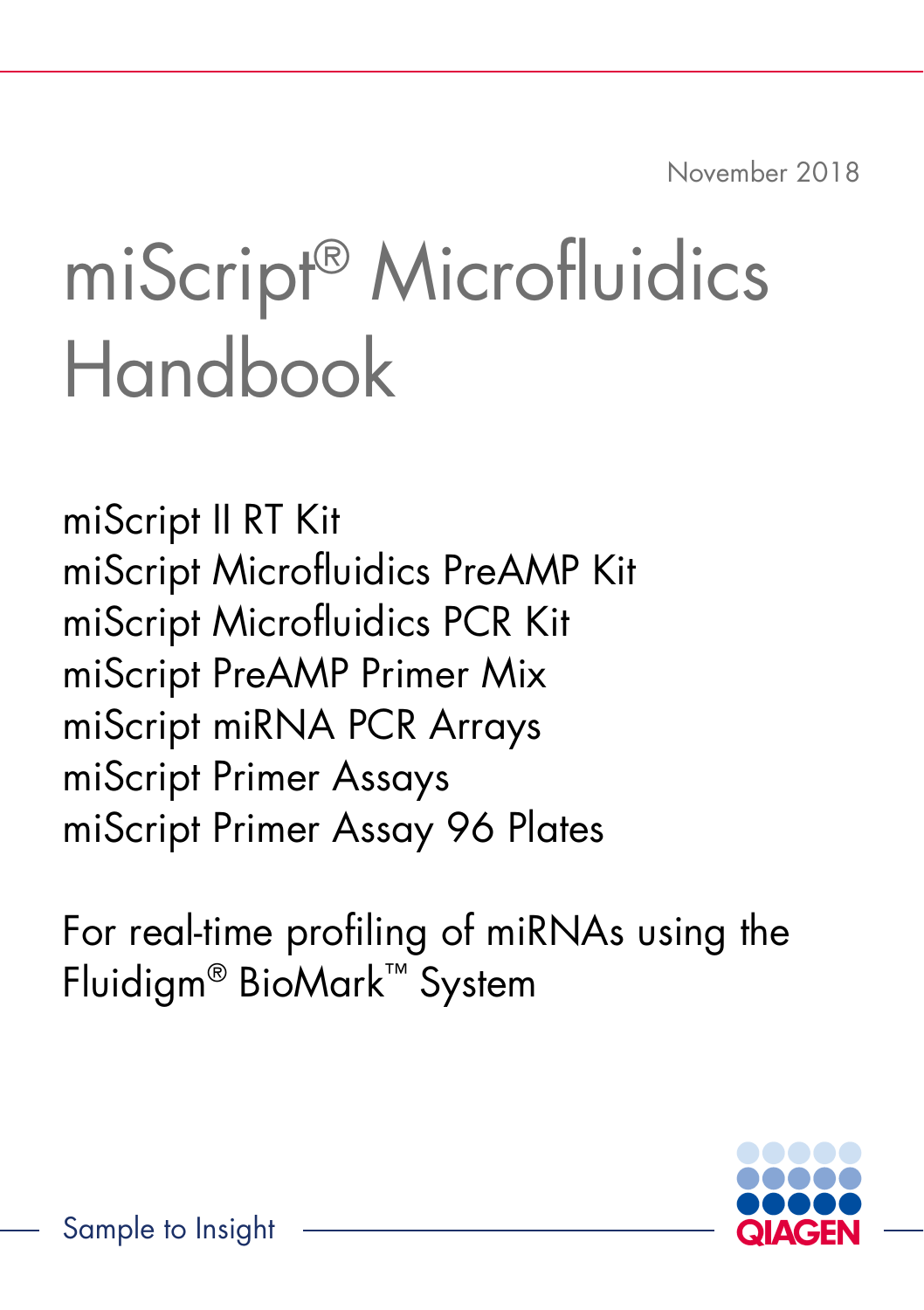### **Contents**

| Protocol: Real-Time PCR miRNA Profiling Using miScript miRNA PCR Arrays 22              |
|-----------------------------------------------------------------------------------------|
| Protocol: Real-Time PCR miRNA Profiling Using miScript Primer Assays or miScript Primer |
|                                                                                         |
|                                                                                         |
| Appendix A: Preparation of miScript PreAMP Primer Mixes from miScript Primer Assays 36  |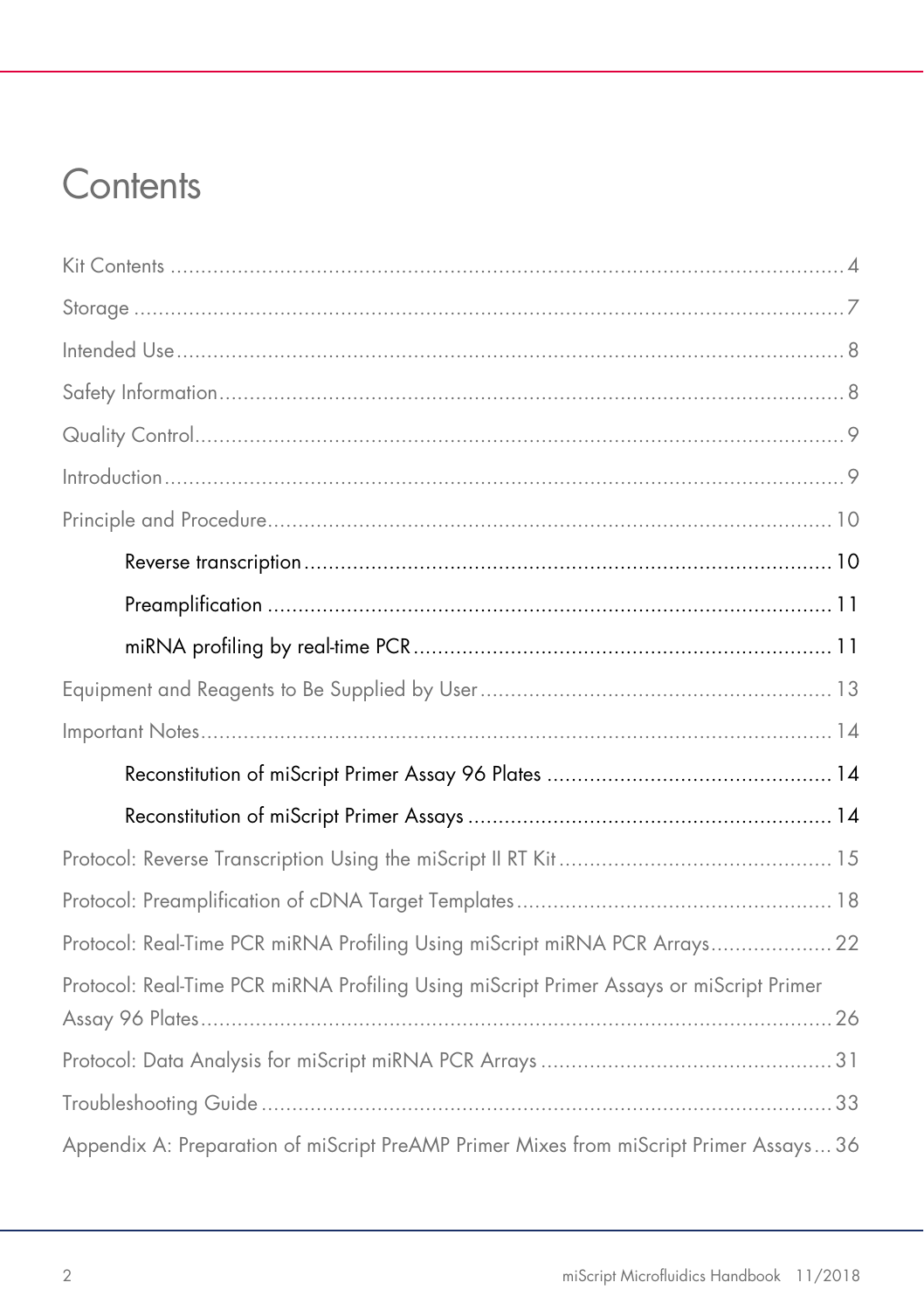| Appendix B: Preamplification Using miScript PreAMP miRNome Primer Mixes in Multiple |  |
|-------------------------------------------------------------------------------------|--|
|                                                                                     |  |
|                                                                                     |  |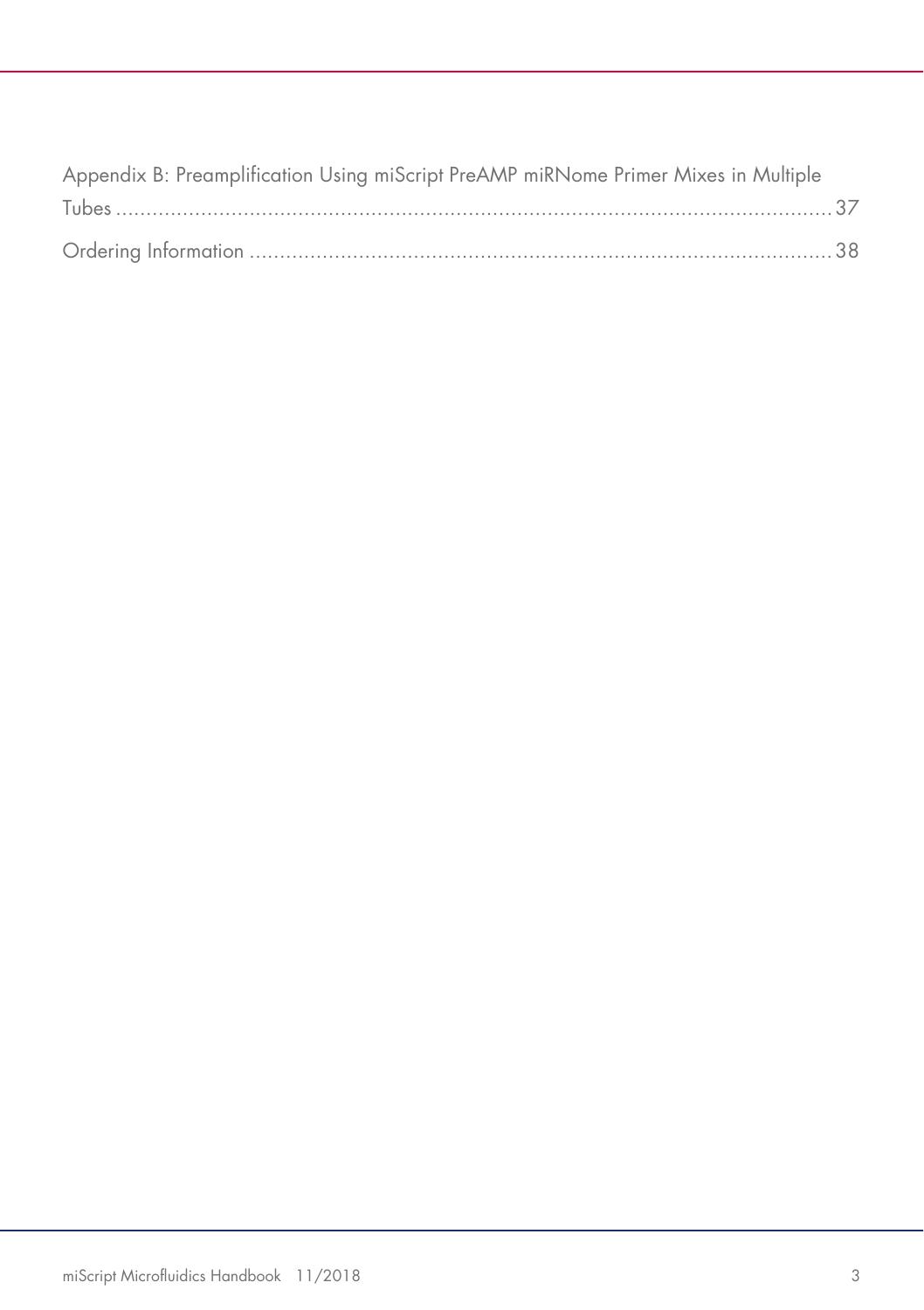### <span id="page-3-0"></span>Kit Contents

| miScript Microfluidics PreAMP Kit<br>Catalog no.<br>Number of standard reactions | (96)<br>331455<br>96 |
|----------------------------------------------------------------------------------|----------------------|
| 5x miScript PreAMP Buffer                                                        | $2 \times 300$ µ     |
| HotStarTag <sup>®</sup> DNA Polymerase (2 U/µl)                                  | $2 \times 120$ µ     |
| miScript PreAMP Universal Primer (10 µM)                                         | $2 \times 60 \mu$    |
| Side Reaction Reducer                                                            | $2 \times 96$ µ      |

| miScript Microfluidics PCR Kit<br>Catalog no.<br>Number of 96.96 Dynamic Array™ IFCs | (5)<br>331431     |
|--------------------------------------------------------------------------------------|-------------------|
| Microfluidics qPCR Master Mix                                                        | $1.65$ ml         |
| miScript Microfluidics Universal Primer (40 µM)                                      | $5 \times 1.4$ ml |

| miScript II RT Kit                 | (12)        | (50)        |
|------------------------------------|-------------|-------------|
| Catalog no.                        | 218160      | 218161      |
| Number of standard reactions       | 12          | 50          |
| miScript Reverse Transcriptase Mix | $24$ µ      | $100$ $\mu$ |
| 10x miScript Nucleics Mix          | $50$ $\mu$  | $200$ $\mu$ |
| 5x miScript HiSpec Buffer          | $100$ $\mu$ | $400$ $\mu$ |
| 5x miScript HiFlex Buffer          | $100$ $\mu$ | $400$ pl    |
| <b>RNase-Free Water</b>            | $1.9$ ml    | $1.9$ ml    |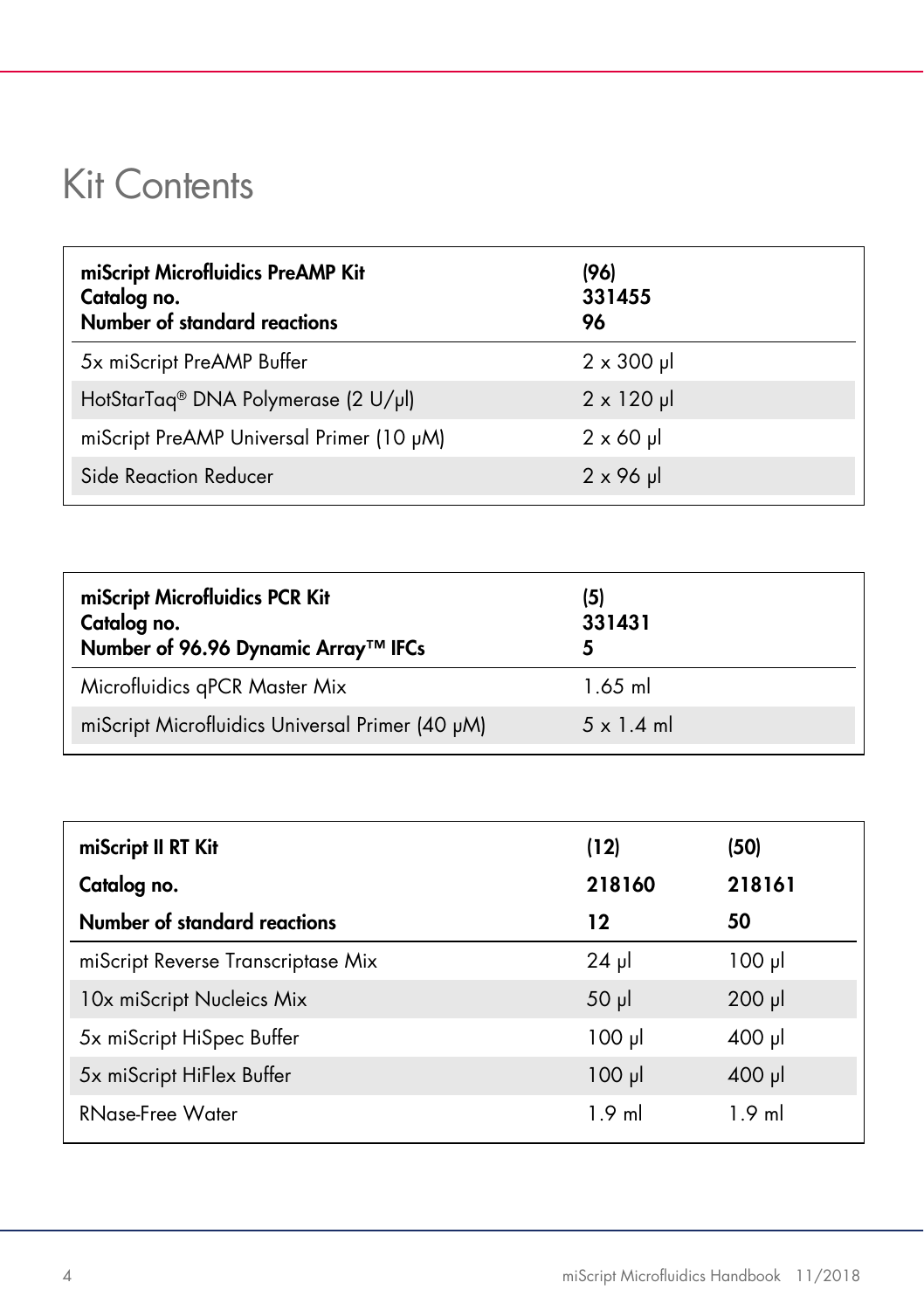| miScript PreAMP Pathway Primer Mix | (96)          |
|------------------------------------|---------------|
| Catalog no.                        | <b>Varies</b> |
| Number of samples                  | 96            |
| miScript PreAMP Pathway Primer Mix | $530$ pl      |

| miScript PreAMP miRNome Primer Mix | (96)             |
|------------------------------------|------------------|
| Catalog no.                        | <b>Varies</b>    |
| Number of samples                  | 96               |
| miScript PreAMP miRNome Primer Mix | 530 µl per tube* |

miScript PreAMP miRNome Primer Mix for a miRNome miScript miRNA PCR Array may be provided in more than 1 tube. In these cases, separate preamplification reactions must be performed, and the preamplified cDNA pooled prior to real-time PCR (see Appendix B, [page](#page-36-1) 37).

| miScript PreAMP Custom Primer Mix | (192)         |
|-----------------------------------|---------------|
| Catalog no.                       | <b>Varies</b> |
| Number of samples                 | 192           |
| miScript PreAMP Custom Primer Mix | 1060 µl       |

| miScript miRNA PCR Array, Format M                                                                                        |        |  |
|---------------------------------------------------------------------------------------------------------------------------|--------|--|
| Catalog no.                                                                                                               | Varies |  |
| Single-use miRNome or biology-focused panels of<br>miRNA primer assays ready for use with the Fluidigm<br>BioMark System. |        |  |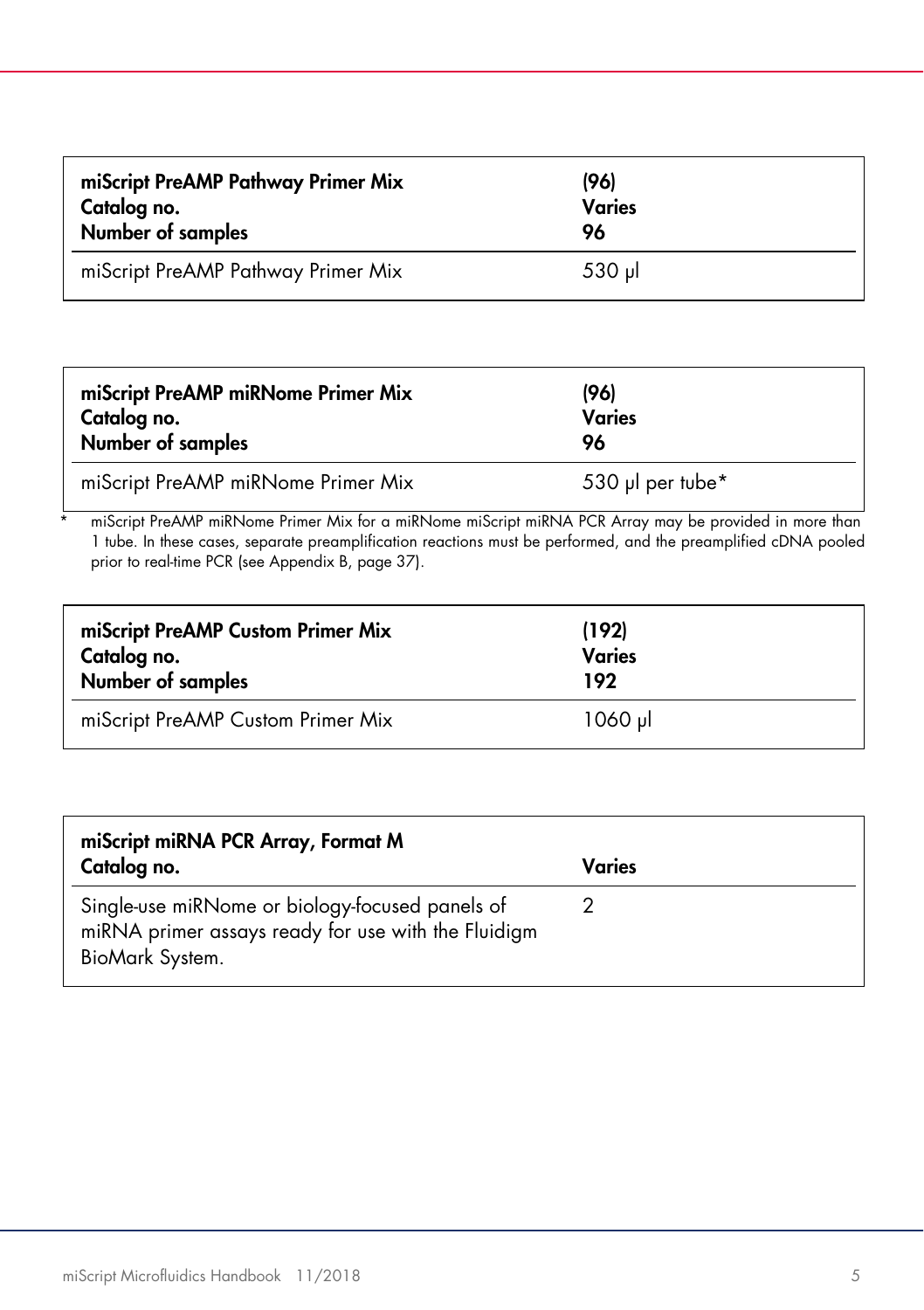| miScript Primer Assay 96 Plate<br>Catalog no.<br>Number of assays per plate                                                                                                   | 218540<br>24-96 |
|-------------------------------------------------------------------------------------------------------------------------------------------------------------------------------|-----------------|
| Customer-configured miScript Primer Assays in 96-well<br>plates. Content may be chosen by the customer at<br>www.qiagen.com/GeneGlobe. Two synthesis scales are<br>available. |                 |

| miScript Primer Assay<br>Catalog no.                                              | Varies* |
|-----------------------------------------------------------------------------------|---------|
| Lyophilized miScript Primer Assay (contains one<br>miRNA-specific primer) in tube |         |

\* Visit [www.qiagen.com/GeneGlobe](http://www.qiagen.com/GeneGlobe) to search for and order an assay.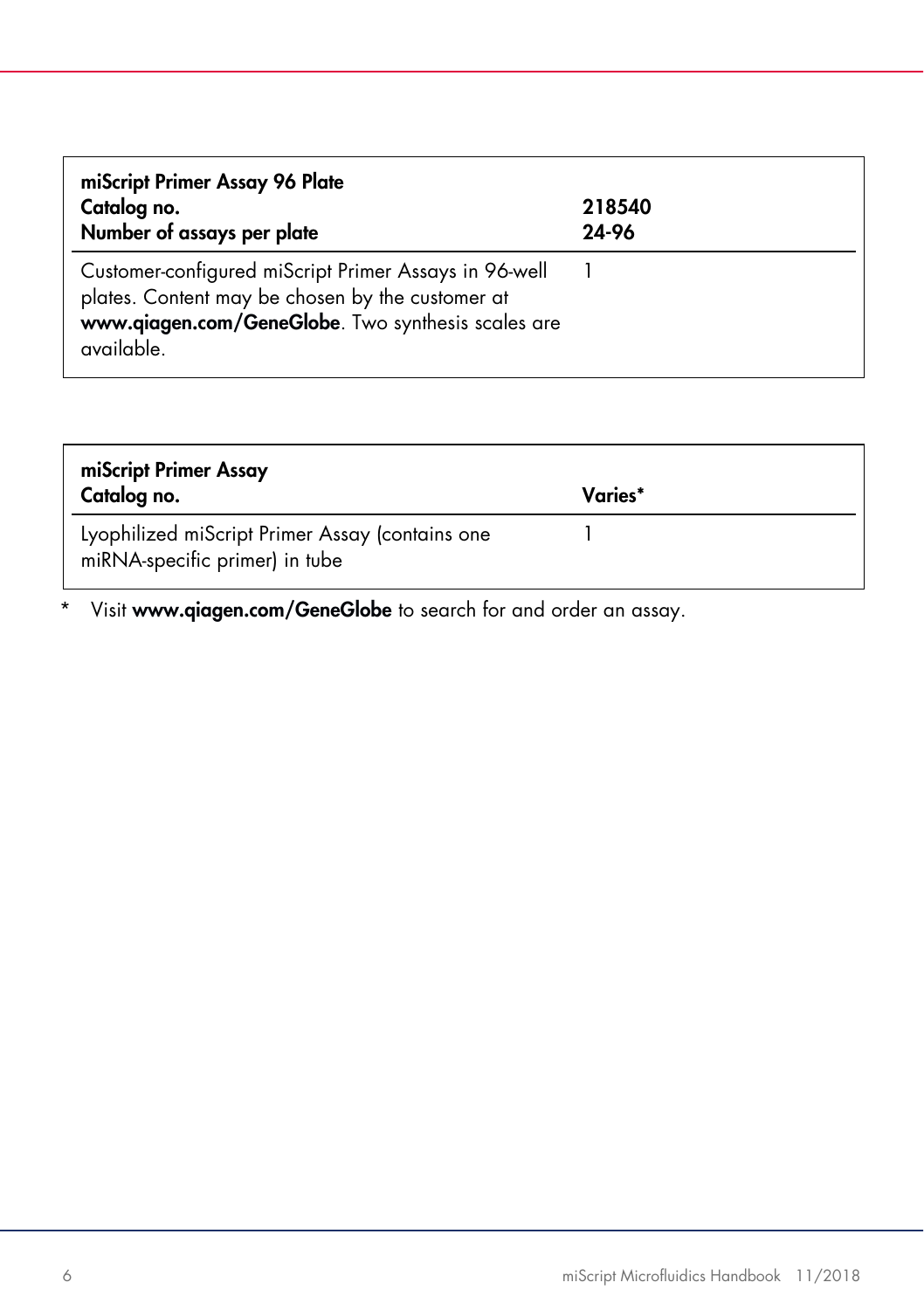### <span id="page-6-0"></span>**Storage**

The miScript Microfluidics PreAMP Kit is shipped on dry ice or cold packs. The kit, including all reagents and buffers, should be stored immediately upon receipt at –20ºC in a constant-temperature freezer. If stored under these conditions, the miScript Microfluidics PreAMP Kit is stable for 6 months after receipt.

The miScript Microfluidics PCR Kit is shipped on dry ice. The kit, including all reagents and buffers, should be stored immediately upon receipt at –20ºC in a constant-temperature freezer. If stored under these conditions, the miScript Microfluidics PCR Kit is stable for 6 months after receipt.

miScript miRNA PCR Arrays are shipped at ambient temperature, on ice, or on dry ice, depending on the destination and the accompanying products. Upon receipt, store at –20°C. If stored under these conditions, miScript miRNA PCR Arrays are stable for 6 months after receipt.

miScript PreAMP Primer Mixes are shipped frozen or at ambient temperature. They should be stored immediately upon receipt in appropriate aliquots at –20ºC in a constant-temperature freezer. Avoid repeated freeze–thaw cycles. If stored under these conditions, miScript PreAMP Primer Mixes can be kept for at least 6 months from the date of receipt without any reduction in performance.

miScript Primer Assays are shipped lyophilized at room temperature. Store them at – 20ºC, either lyophilized or reconstituted (see "Important Notes," page 14). Avoid repeated freeze-thaw cycles. When stored under these conditions and handled correctly, miScript Primer Assays can be kept for at least 18 months from date of receipt without reduction in performance.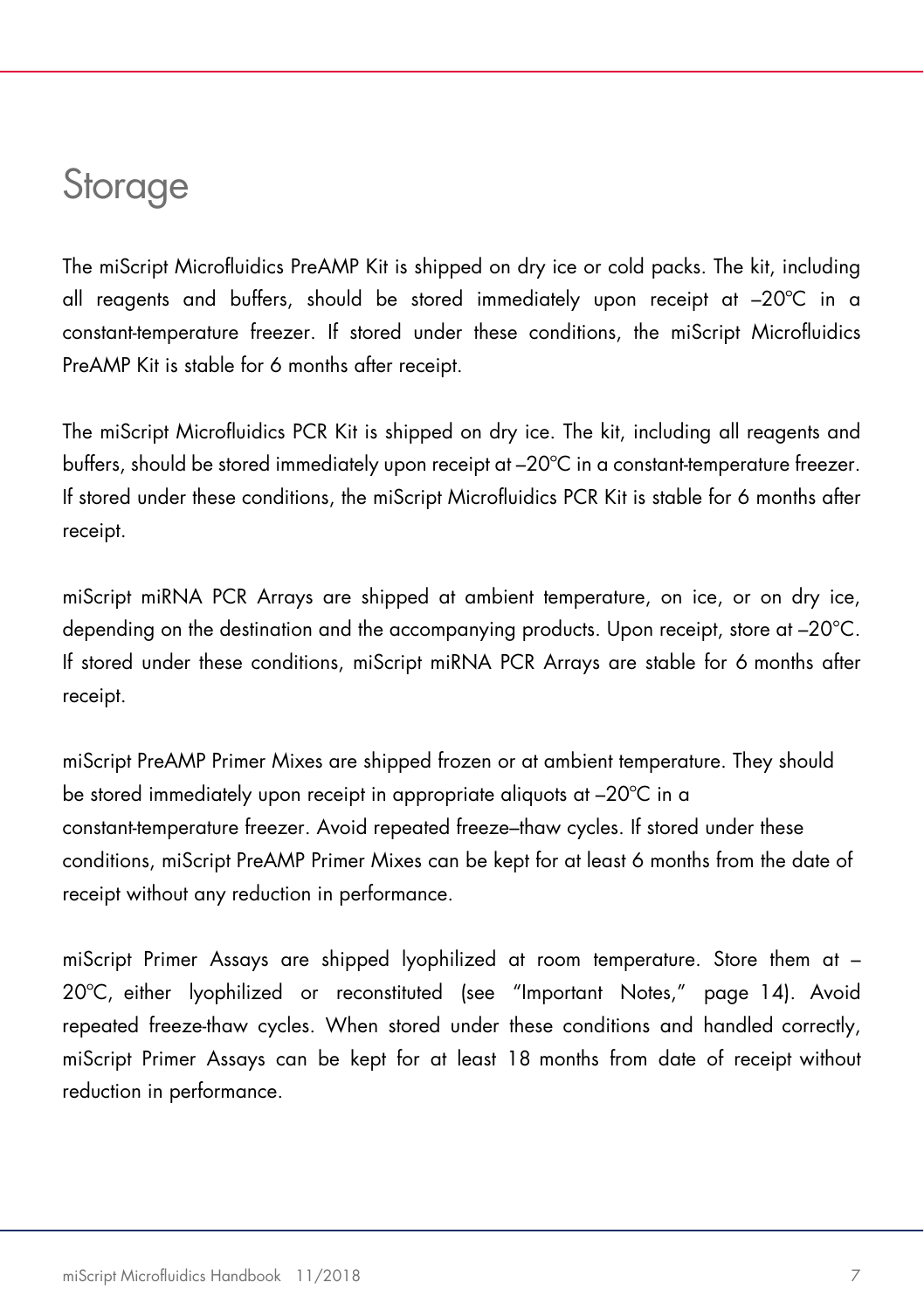miScript Primer Assay 96 Plates are shipped lyophilized at room temperature. Store them at -20ºC, either lyophilized or reconstituted (see "Important Notes," page 14). Avoid repeated freeze–thaw cycles. When stored under these conditions and handled correctly, miScript Primer Assay 96 Plates can be kept for at least 18 months from date of receipt without reduction in performance.

### <span id="page-7-0"></span>Intended Use

The miScript Microfluidics PreAMP Kit, miScript Microfluidics PCR Kit, miScript II RT Kit, miScript PreAMP Primer Mixes, miScript miRNA PCR Arrays, miScript Primer Assays and miScript Primer Assay 96 Plates are intended for molecular biology applications. These products are not intended for the diagnosis, prevention or treatment of a disease.

All due care and attention should be exercised in the handling of the products. We recommend all users of QIAGEN products to adhere to the NIH guidelines that have been developed for recombinant DNA experiments, or to other applicable guidelines.

### <span id="page-7-1"></span>Safety Information

When working with chemicals, always wear a suitable lab coat, disposable gloves and protective goggles. For more information, please consult the appropriate safety data sheets (SDSs). These are available online in convenient and compact PDF format at [www.qiagen.com/us/support/qa-qc-safety-data/safety-data-sheets/](https://www.qiagen.com/us/support/qa-qc-safety-data/safety-data-sheets/) where you can find, view and print the SDS for each QIAGEN kit and kit component.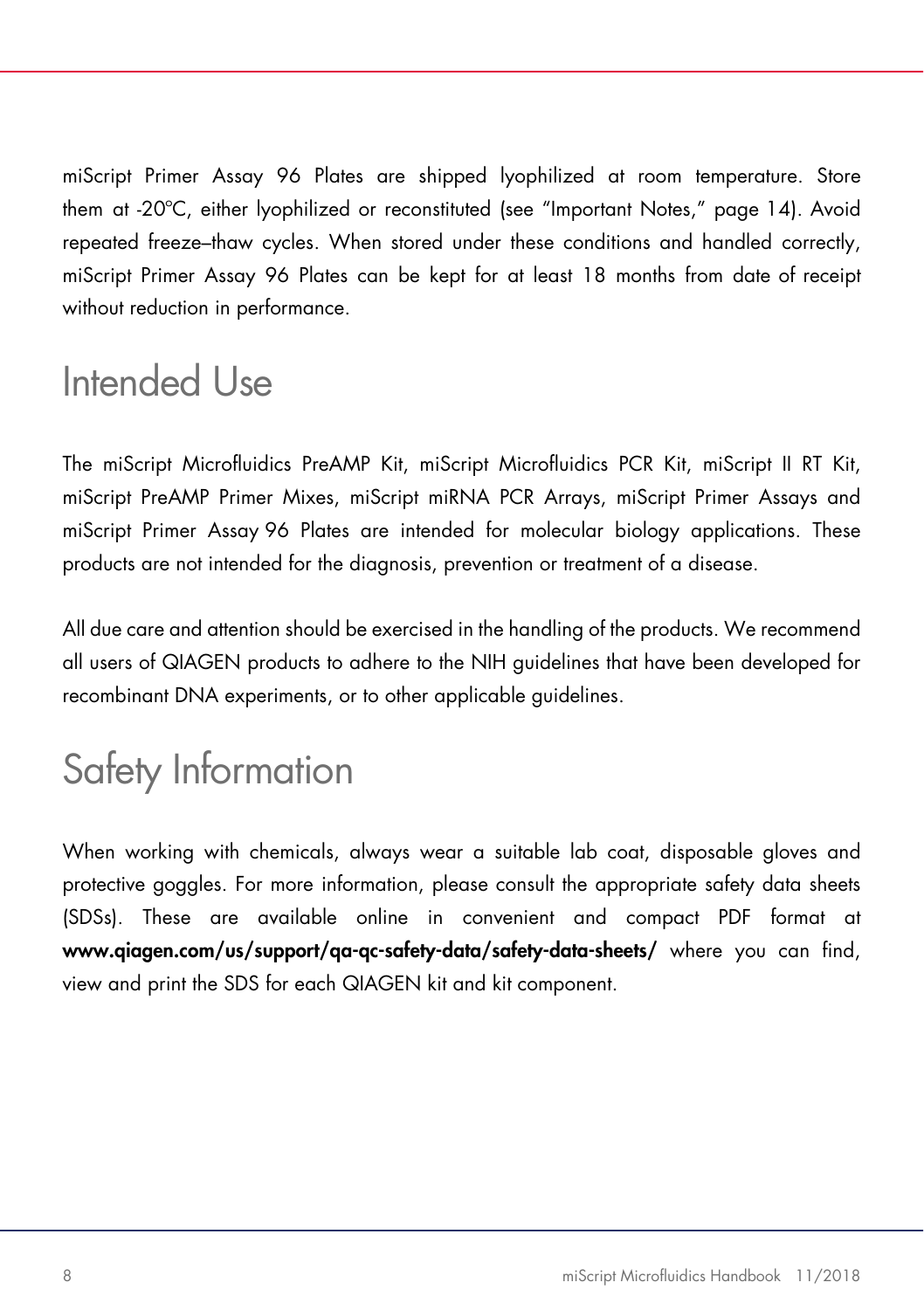### <span id="page-8-0"></span>Quality Control

In accordance with QIAGEN's ISO-certified Quality Management System, each lot of miScript Microfluidics PreAMP Kit, miScript Microfluidics PCR Kit, miScript II RT Kit, miScript PreAMP Primer Mixes, miScript miRNA PCR Arrays, miScript Primer Assays and miScript Primer Assay 96 Plates is tested against predetermined specifications to ensure consistent product quality.

### <span id="page-8-1"></span>**Introduction**

The miScript PCR System allows sensitive and specific detection and quantification of microRNA (miRNA). In contrast to other systems, the miScript PCR System enables detection of an entire species' miRNome from a single cDNA preparation. The miScript PCR System uses total RNA that contains miRNA as the starting material for cDNA synthesis, and separate enrichment of small RNA is not needed or recommended. For more information on miRNA purification, visit [www.qiagen.com/miRNA](https://www.qiagen.com/ph/products/life-science-research/research-applications/mirna-research/?akamai-feo=off).

The miScript Microfluidics PreAMP Kit, miScript Microfluidics PCR Kit, and miScript miRNA PCR Arrays or miScript Primer Assays allow researchers to perform miRNA profiling experiments using the Fluidigm BioMark System together with a 96.96 or 48.48 Dynamic Array IFC. This real-time PCR system enables high-throughput experiments of up to 9216 (96 x 96) or 2304 (48 x 48) reactions on a single chip. The small reaction volume requires careful optimization of reagents and conditions, and adjustments must be made to both input RNA and primer concentrations compared to real-time PCR systems where reactions are performed in 96-well and 384-well plates.

The miScript PCR System for microfluidics represents a breakthrough technology enabling accurate and comprehensive miRNA expression analysis on the Fluidigm BioMark System with as little as 10 ng total RNA. The Fluidigm BioMark System requires a highly multiplex,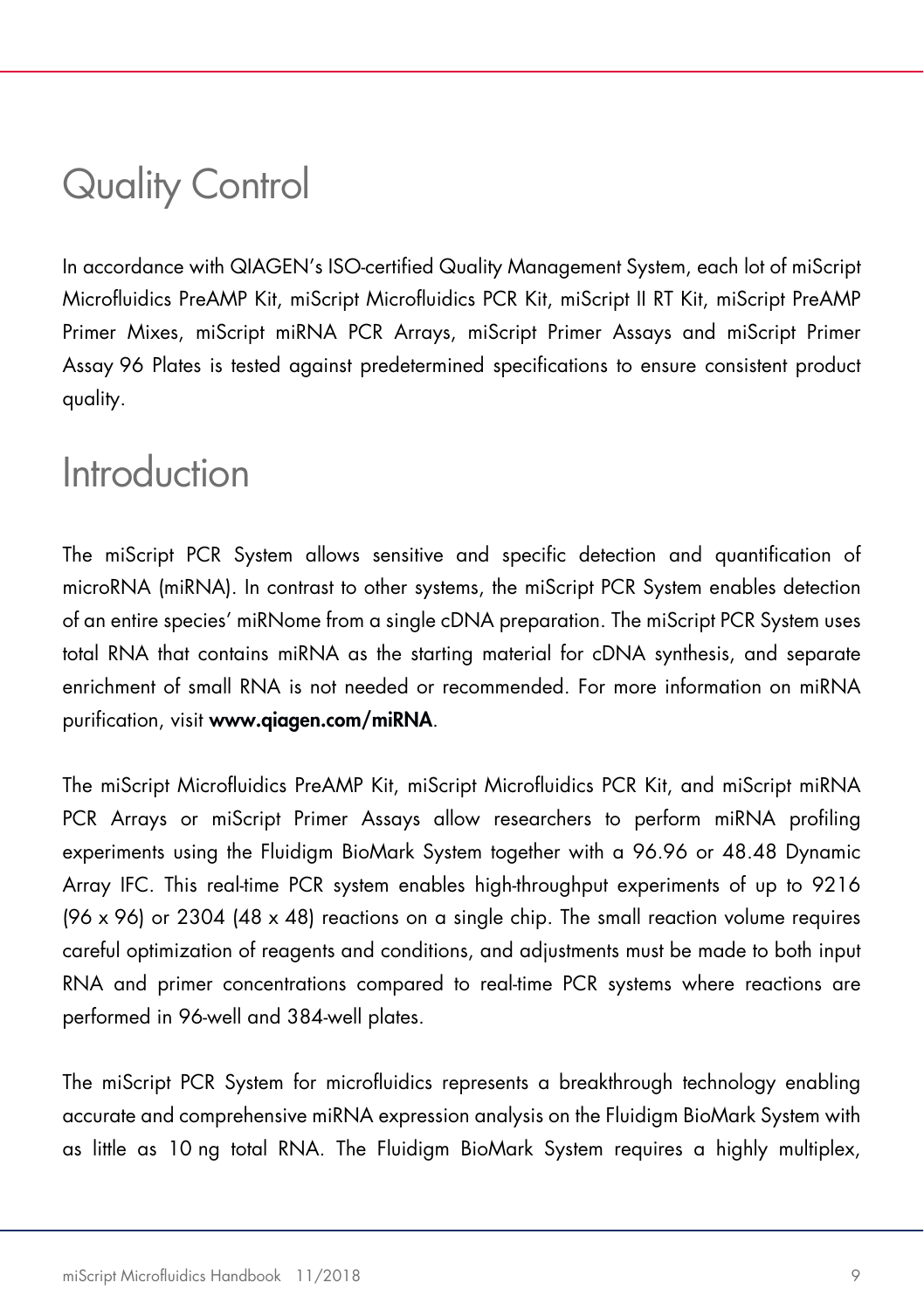PCR-based preamplification. This is routinely performed using up to 400 miRNA-specific cDNA targets in one reaction. Typically, preamplification results in a 1000–4000-fold amplification of each target in the reaction. Optimized and verified miScript PreAMP Primer Mixes are available for every miScript miRNA PCR Array. Preamplification dramatically reduces the sample requirements for analysis. A single 1 ng cDNA synthesis reaction can be used as template for up to 10 preamplification reactions. miScript miRNA PCR Arrays compatible with the Fluidigm BioMark System enable high-throughput assessment of miRNomes and diseaseand pathway-focused panels. miScript Primer Assays afford the ultimate flexibility when conducting high-throughput miRNA expression profiling experiments.

### <span id="page-9-0"></span>Principle and Procedure

miRNA profiling on the Fluidigm BioMark System requires the following 3 steps:

- Reverse transcription using the miScript II RT Kit (see protocol[, page](#page-14-1) 15).
- Preamplification using the miScript Microfluidics PreAMP Kit and miScript PreAMP Primer Mix. This includes a vital side reaction reducer step that minimizes any potential nonspecific reactions in real-time PCR (see protocol, page 18).
- Real-time PCR using either a miScript miRNA PCR Array (see protocol, page 22) or individual miScript Primer Assays (see protocol, page 26) and the miScript Microfluidics PCR Kit.

#### <span id="page-9-1"></span>Reverse transcription

Two buffers, 5x miScript HiSpec Buffer and 5x miScript HiFlex Buffer, are provided in the miScript II RT Kit. miScript HiSpec Buffer facilitates the selective conversion of mature miRNAs into cDNA. miScript HiSpec Buffer is the only buffer that should be used to prepare cDNA for subsequent preamplification with the miScript Microfluidics PreAMP Kit. Do not use miScript HiFlex Buffer prior to preamplification with the miScript Microfluidics PreAMP Kit.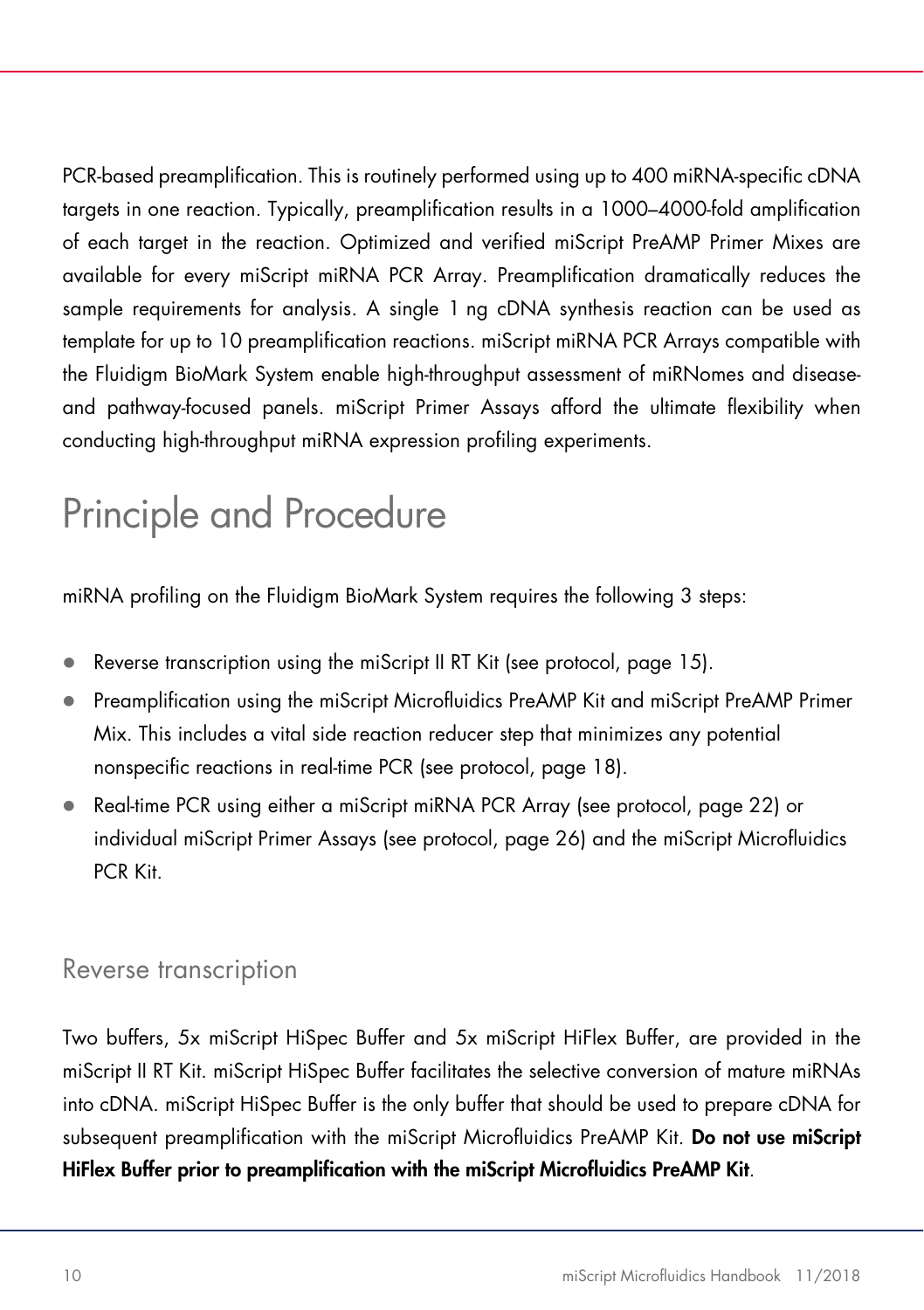For details of how the miScript II RT Kit works, consult the *miScript miRNA PCR Array* Handbook.

### <span id="page-10-0"></span>**Preamplification**

Preamplification using the miScript Microfluidics PreAMP Kit and an appropriate miScript PreAMP Primer Mix enables unbiased amplification of the miRNA targets of interest, ensuring that there is sufficient target for quantification in subsequent real-time PCR using the Fluidigm BioMark System. For each miScript miRNA PCR Array, there is a dedicated, verified miScript PreAMP Primer Mix that includes primers to selectively preamplify the miRNAs targeted by the array.

When real-time PCR will be performed with miScript Primer Assays, preamplification must be performed with a miScript PreAMP Primer Mix prepared by pooling the individual miScript Primer Assays (see Appendix A, page 36).

### <span id="page-10-1"></span>miRNA profiling by real-time PCR

Preamplified cDNA serves as the template for real-time PCR analysis using mature miRNA-specific forward primers (either in miScript miRNA PCR Arrays or as individual miScript Primer Assays) and the miScript Microfluidics PCR Kit, which contains the miScript Microfluidics Universal Primer (reverse primer), and Microfluidics qPCR Master Mix (which is specifically optimized for the Fluidigm BioMark System and contains EvaGreen® dye for detection and ROX™ passive reference dye).

miScript miRNA PCR Arrays (Format M) are specifically designed for the 96.96 Dynamic Array IFCs [\(Figure 1\)](#page-11-0). This leading miRNA expression profiling technology contains miRNA-specific forward primers, pre-dried at a concentration suitable for use with the Fluidigm BioMark System.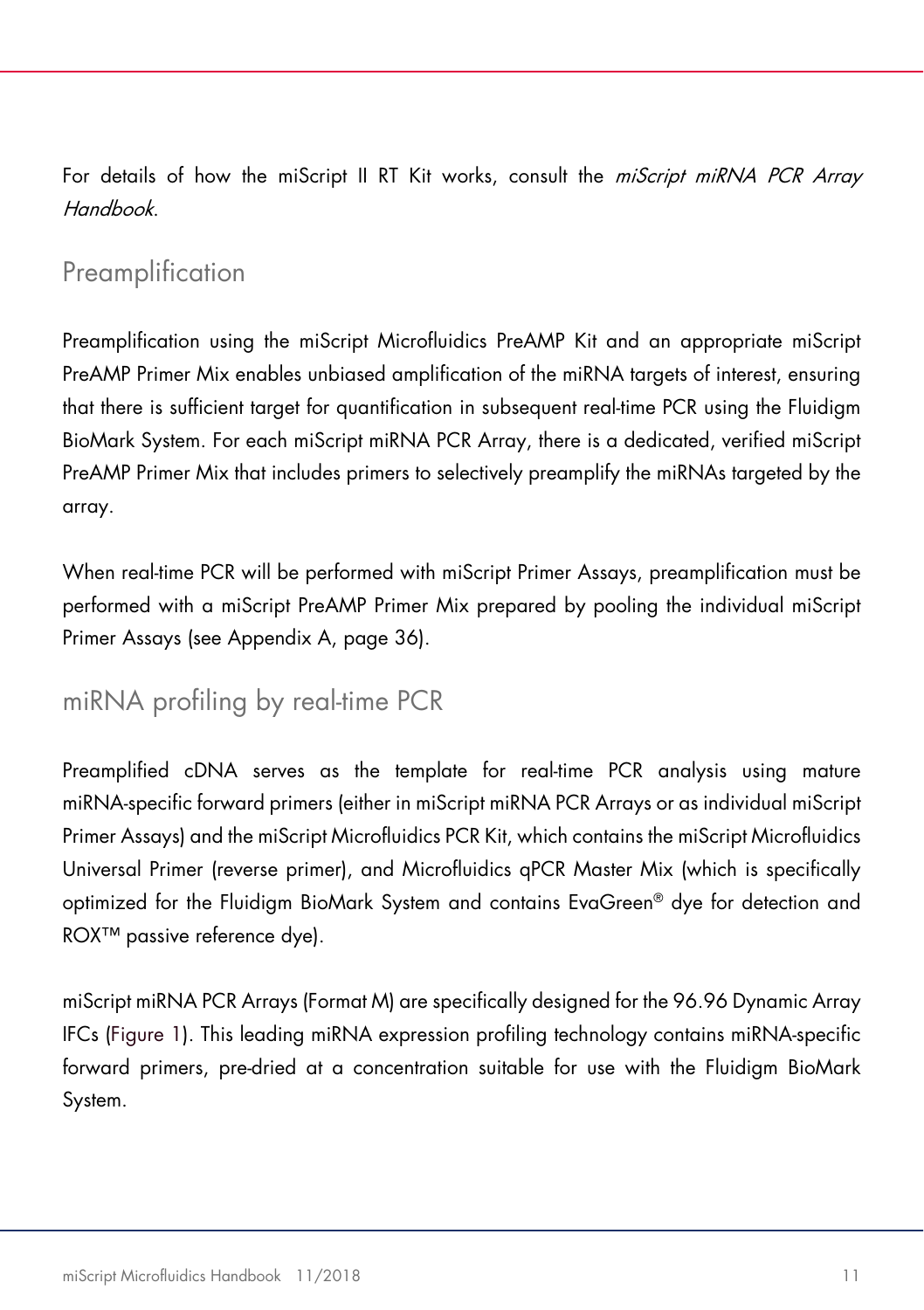

#### <span id="page-11-0"></span>Figure 1. Pathway-focused or miRNome miScript miRNA PCR Array layout for plate format M.

Wells A1 to G12 (1-84) each contain a miScript Primer Assay for a pathway/disease/functionally related mature miRNA. Wells H1 and H2 contain replicate C. elegans miR-39 miScript Primer Assays that can be used as an alternative normalizer for array data (Ce). Wells H3 to H8 each contain an assay for a different snoRNA/snRNA that can be used as a normalization control for the array data (SN1=SNORD61 assay, SN2=SNORD68 assay, SN3=SNORD72 assay, SN4=SNORD95 assay, SN5=SNORD96A assay, SN6=RNU6B/RNU6-2 assay). Wells H9 and H10 contain replicate miRTC miScript Primer Assays (miRTC). Wells H11 and H12 contain replicate positive PCR controls (PPC).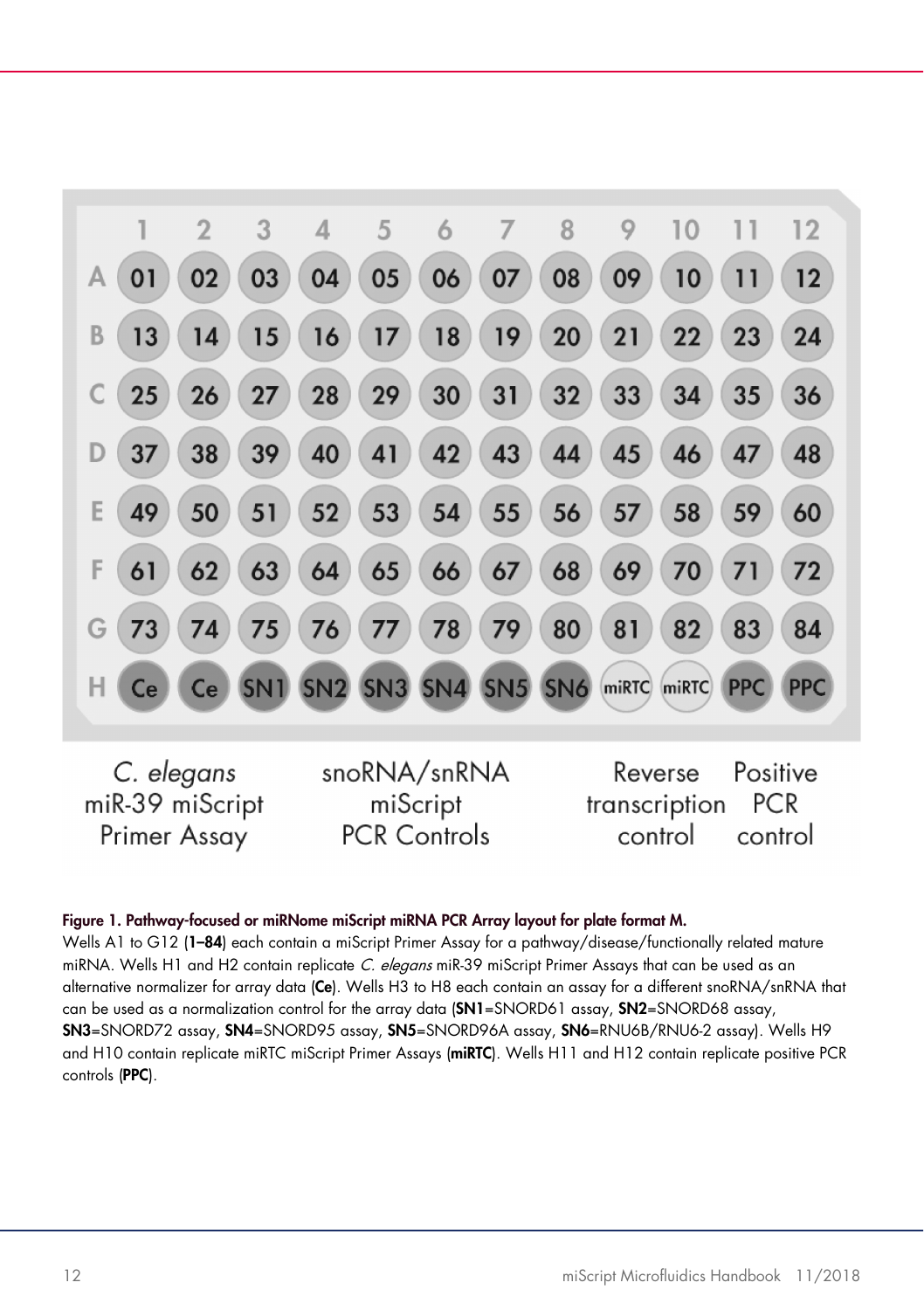### <span id="page-12-0"></span>Equipment and Reagents to Be Supplied by User

When working with chemicals, always wear a suitable lab coat, disposable gloves and protective goggles. For more information, consult the appropriate safety data sheets (SDSs), available from the product supplier.

For reverse transcription using the miScript II RT Kit and preamplification using the miScript Microfluidics PreAMP Kit

- Thin-walled, nuclease-free PCR tubes (for 20 μl and 25 μl reactions)
- Ice
- Thermal cycler
- Microcentrifuge

For quantitative, real-time PCR using miScript miRNA PCR Arrays or miScript Primer Assays/miScript Primer Assay 96 Plates

- Fluid BioMark System
- Dynamic Array IFC for Gene Expression (96.96 Dynamic Array IFC [Fluidigm cat. no. BMK-M-96.96] or 48.48 Dynamic Array IFC [Fluidigm cat. no. BMK-M-48.48])
- Control Line Fluid Kit (96.96 [Fluidigm cat. no. 89000021] or 48.48 [Fluidigm cat. no. 89000020])
- 2x Assay Loading Reagent (Fluidigm cat. no. PN 85000736)
- 20x DNA Binding Dye Sample Loading Reagent (Fluidigm cat. no. PN 100-3738)
- 96 x 0.2 ml Plate (BIOplastics cat. no. AB17500)
- EU Optical Wide Area 8-Cap Strip (BIOplastics cat. no. B57801B)
- Multichannel pipettor
- Nuclease-free pipet tips and tubes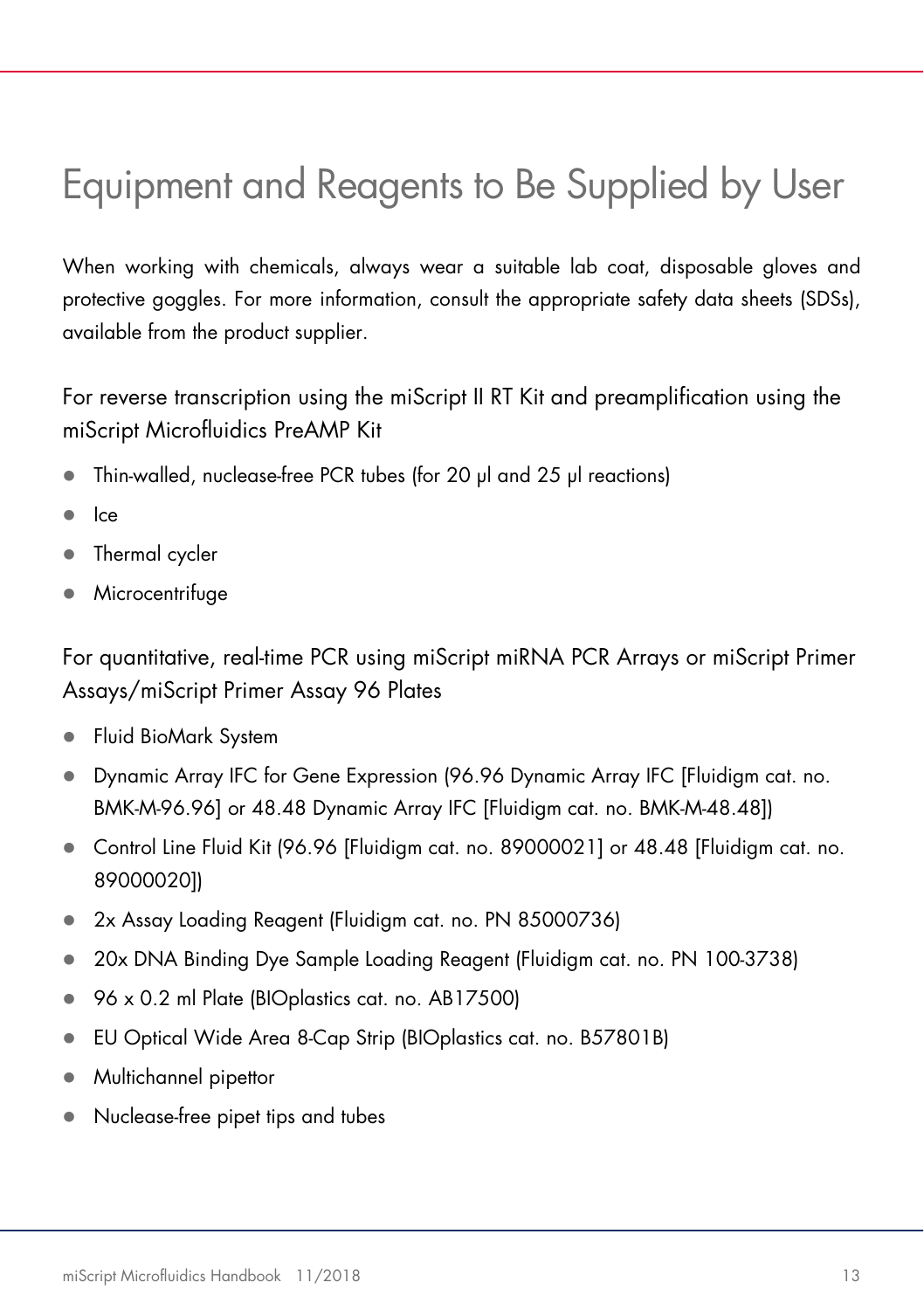### <span id="page-13-3"></span><span id="page-13-0"></span>Important Notes

### <span id="page-13-1"></span>Reconstitution of miScript Primer Assay 96 Plates

Two separate dilutions of lyophilized miScript Primer Assay 96 Plates are needed. 100 µM concentration should be used for preparation of miScript PreAMP Primer Mixes (see Appendix A, [page](#page-35-1) 36), and 40 µM concentration should be used for real-time PCR miRNA profiling (see protocol, [page](#page-25-1) 26).

Briefly centrifuge the plate at 1000 rpm to collect the contents at the bottom of each well. Make sure that the centrifugal force is not too high. Using higher than the recommend rpm may cause the plates to break. For plates at the 100-reaction scale, add 27.5 µl RNase-free water to each well (this provides sufficient assay for 16 preamplification reactions and real-time PCRs for the Fluidigm BioMark System). For plates at the 20-reaction scale, add 5.5 μl RNase-free water (this provides sufficient assay for 3 preamplification reactions and real-time PCRs for the Fluidigm BioMark System). Securely and thoroughly seal the plate, mix by vortexing, and briefly centrifuge the plate to collect the contents at the bottom of each well. This results in a concentration of 100 µM. Take an aliquot of miScript Primer Assay 100 µM from each well and further dilute to 40  $\mu$ M for use in real-time PCR profiling.

#### <span id="page-13-2"></span>Reconstitution of miScript Primer Assays

Two separate dilutions of lyophilized miScript Primer Assay are needed. 100 µM concentration should be used for preparation of miScript PreAMP Primer Mixes (see Appendix A, [page](#page-35-1) 36), and 40 µM concentration should be used for real-time PCR miRNA profiling (see protocol, [page](#page-25-1) 26).

Reconstitute lyophilized miScript Primer Assays with 27.5 µl RNase-free water. This results in a concentration of 100 µM, which should be used for preamplification. Take an aliquot of miScript Primer Assay 100 µM and further dilute to 40 µM for use in real-time PCR profiling.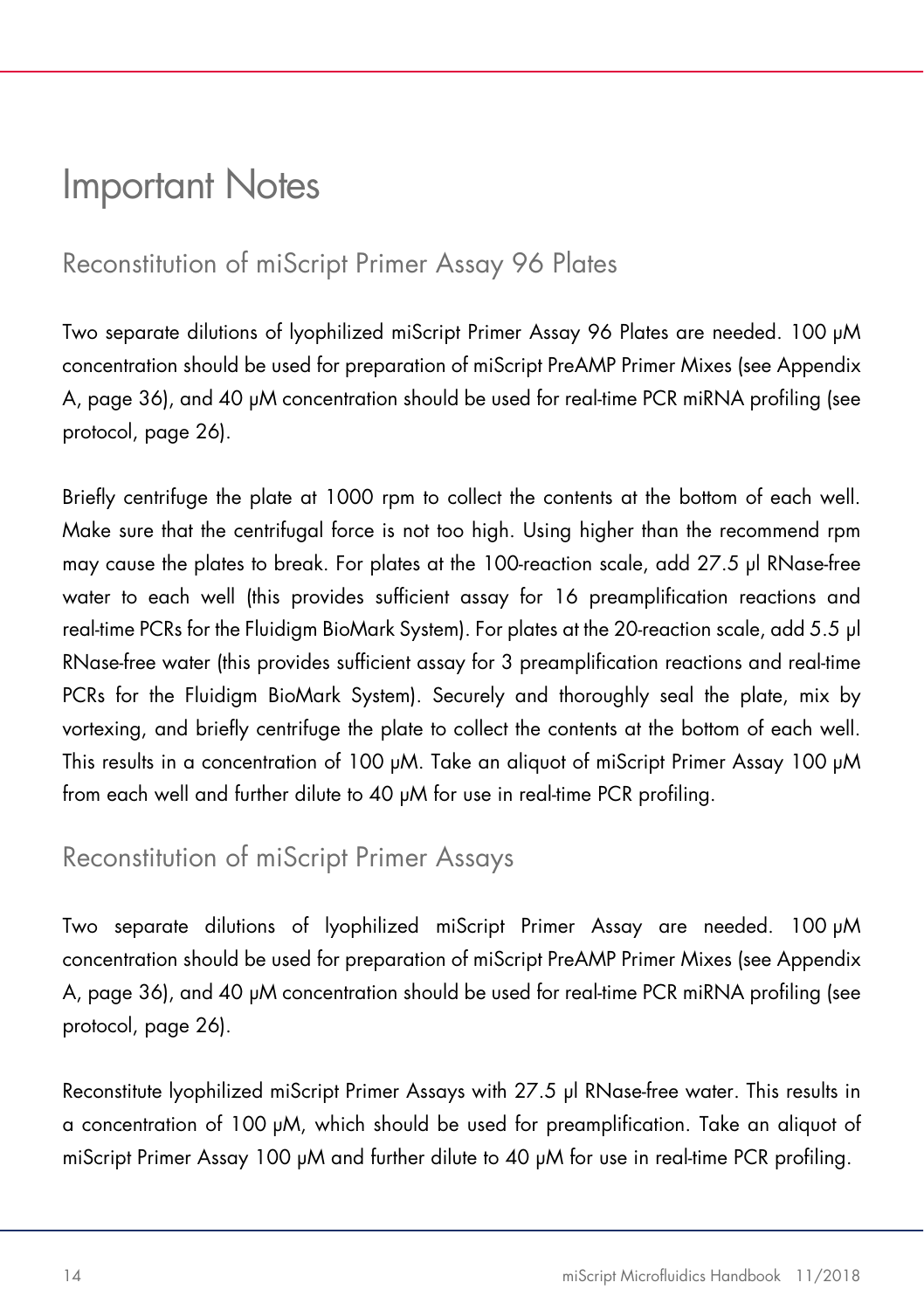### <span id="page-14-1"></span><span id="page-14-0"></span>Protocol: Reverse Transcription Using the miScript II RT Kit

This protocol for reverse transcription using the miScript II RT Kit must be performed prior to preamplification with the miScript Microfluidics PreAMP Kit and subsequent real-time PCR miRNA detection.

Important points before starting

- The miScript II RT Kit includes two 5x buffers: 5x miScript HiSpec Buffer and 5x miScript HiFlex Buffer. Only 5x miScript HiSpec Buffer should be used for reverse transcription prior to preamplification using the miScript Microfluidics PreAMP Kit. Do not use 5x miScript HiFlex Buffer with the miScript Microfluidics PreAMP Kit.
- Total RNA containing miRNA should be used as starting material for reverse-transcription reactions. For RNA purification recommendations, visit [www.qiagen.com/miRNA](https://www.qiagen.com/ph/products/life-science-research/research-applications/mirna-research/?akamai-feo=off). This protocol is for use with 10 ng–1 µg RNA in a 10-μl reaction. Recommended RNA amounts should be used to ensure optimal performance. If the RNA sample concentration is not known, we recommend using 5 μl RNA prep in a 10 μl reaction.
- IMPORTANT: In this protocol, reverse transcription is performed in a 10 μl reaction volume to maximize the RNA concentration in the reaction. It is essential to perform a 10 μl reverse-transcription reaction prior to preamplification. If a reverse-transcription reaction has already been performed using a 20 μl reaction volume, as described in the miScript PCR System Handbook or the miScript miRNA PCR Array Handbook, and it is not practical to repeat using a 10 μl reaction volume, then this existing reverse-transcription reaction can still be used for preamplification. Dilute the 20 μl reverse-transcription reaction in 80 μl RNase-free water and continue with the protocol on page 18. Do not to change this 1:5 dilution factor.
- Set up all reactions on ice to minimize the risk of RNA degradation.
- Do not vortex template RNA or any of the components of the miScript II RT Kit.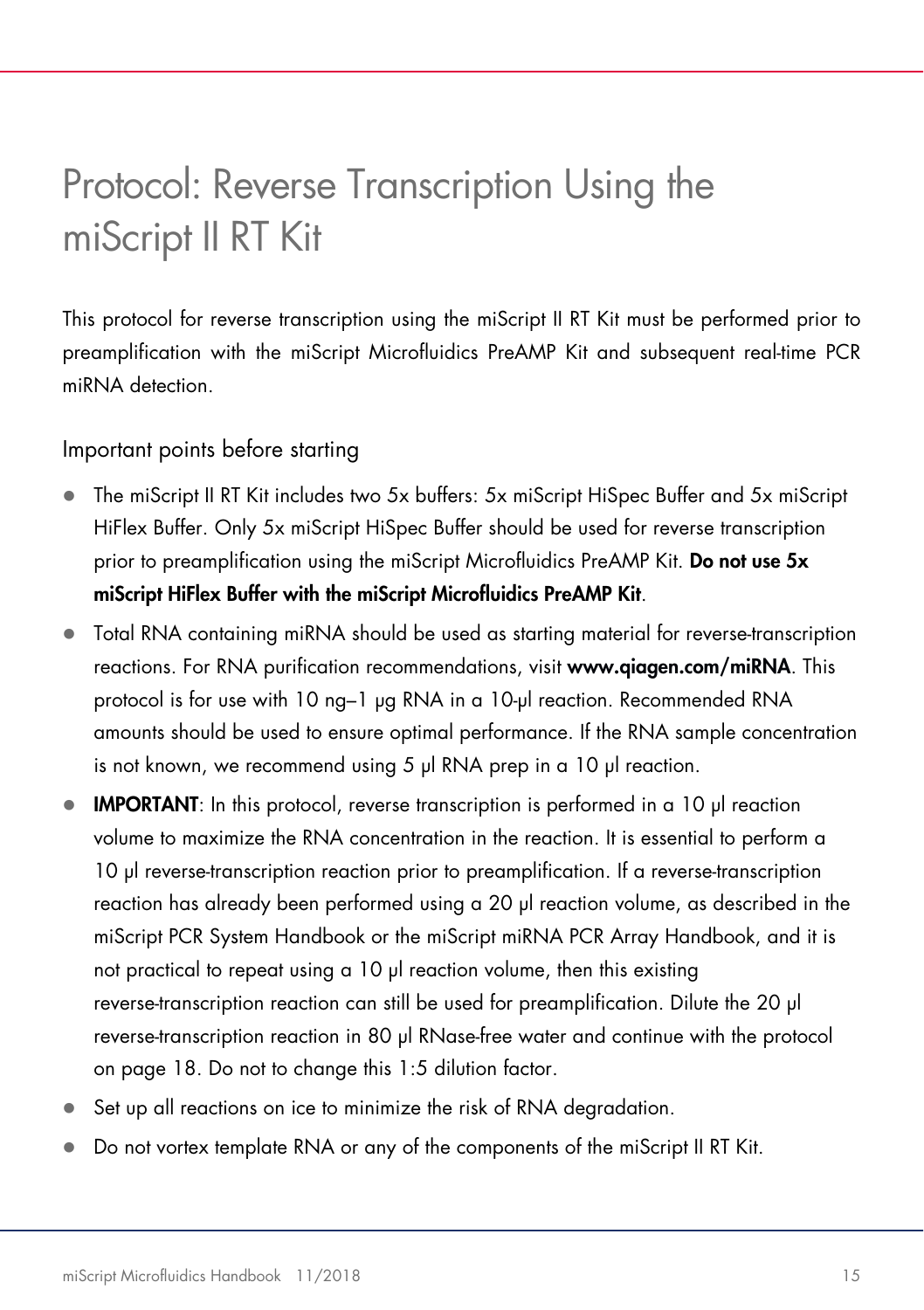#### Procedure

1. Thaw template RNA on ice. Thaw 10x miScript Nucleics Mix, RNase-free water, and 5x miScript HiSpec Buffer at room temperature (15–25ºC).

Mix each solution by flicking the tubes. Centrifuge briefly to collect residual liquid from the sides of the tubes and then store on ice.

2. Prepare the reverse-transcription master mix on ice according to [Table 1.](#page-15-0) Aliquot 10 µl into each well of a 96-well plate (for 96.96 Dynamic Array IFCs), or into half of the wells of a 96-well plate (for 48.48 Dynamic Array IFCs).

The reverse-transcription master mix contains all components required for first-strand cDNA synthesis except template RNA.

Note: miScript Reverse Transcriptase Mix should be removed from the -20°C freezer just before preparation of the master mix, gently mixed, and placed on ice. It should be returned to the freezer immediately after use.

Note: Master mixes for 48 and 96 samples have volumes 10% greater than that required for the total number of reactions to be performed.

| Component                          | Volume<br>1 sample      | Volume<br>48 samples   | Volume<br>96 samples   |
|------------------------------------|-------------------------|------------------------|------------------------|
| 5x miScript HiSpec Buffer          | $2 \mu$                 | $106$ pl               | $212$ pl               |
| 10x miScript Nucleics Mix          | 1 µl                    | $53$ $\mu$             | $106$ pl               |
| RNase-free water (added in step 4) | Variable*               | Variable*              | Variable*              |
| miScript Reverse Transcriptase Mix | 1 μl                    | $53$ pl                | $106$ pl               |
| Template RNA (added in step 3)     | Variable* <sup>†‡</sup> | Variable* <sup>†</sup> | Variable* <sup>†</sup> |
| <b>Total volume</b>                | ار 10                   | 530 µl                 | 1060 µl                |

<span id="page-15-0"></span>

| Table 1. Reverse-transcription reaction components |  |  |  |  |  |  |
|----------------------------------------------------|--|--|--|--|--|--|
|----------------------------------------------------|--|--|--|--|--|--|

If the same volume of template RNA will be added to each sample, a fixed volume of RNase-free water can be included in the reverse transcription master mix instead of adding it in step 4.

† 10 ng – 1 µg total RNA should be used in the reaction to ensure optimal performance.

‡ If RNA was prepared from 100–200 μl serum or plasma using the miRNeasy Serum/Plasma Kit, add 1.5 μl of the RNA prep to the reverse-transcription reaction.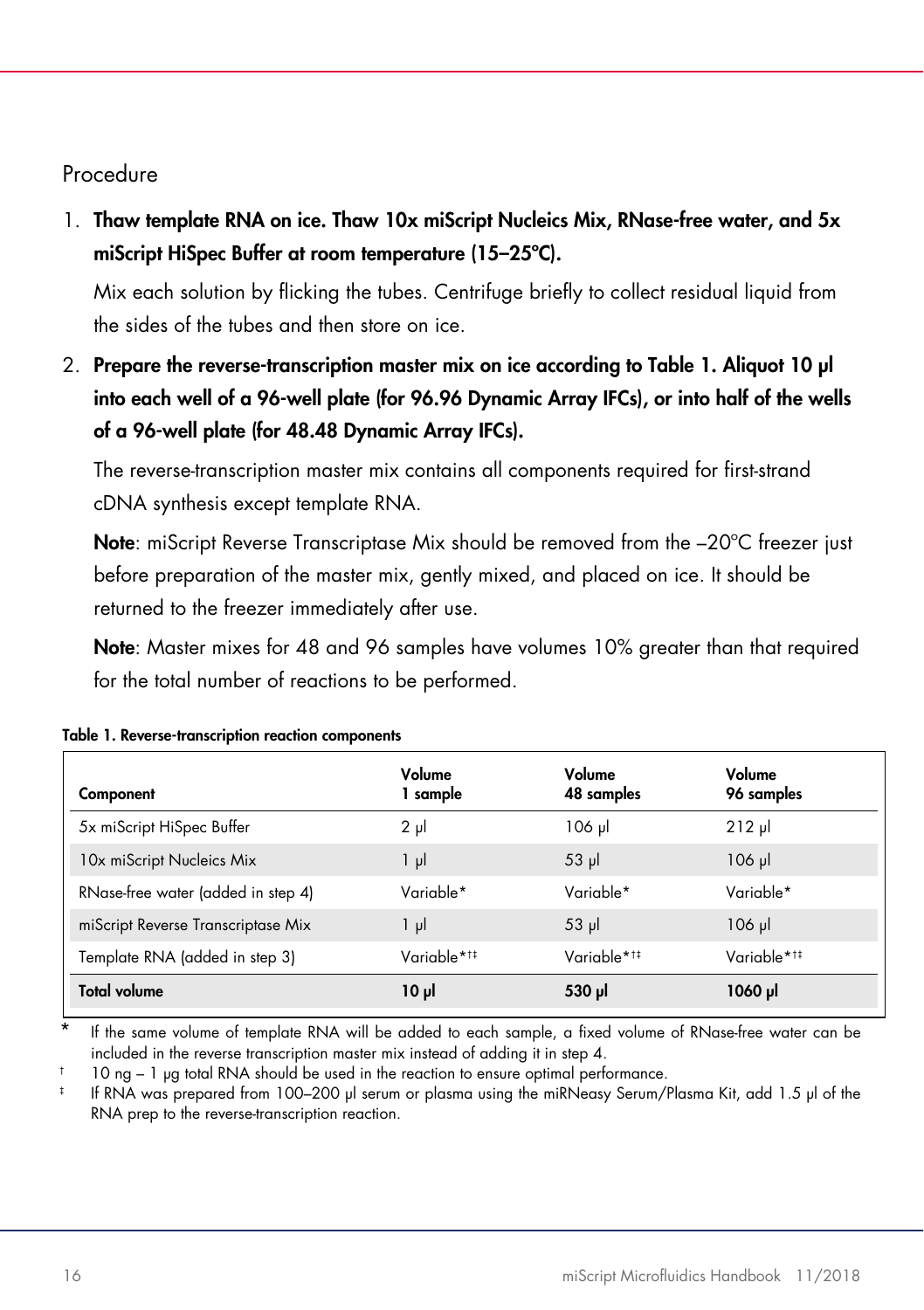- <span id="page-16-0"></span>3. Add template RNA to each well containing reverse-transcription master mix. Gently mix, briefly centrifuge and then store on ice.
- 4. Add RNase-free water to each well containing reverse-transcription master mix and template RNA. Gently mix, briefly centrifuge and then store on ice.
- 5. Incubate for 60 minutes at 37ºC.
- 6. Incubate for 5 minutes at 95ºC to inactivate miScript Reverse Transcriptase Mix, and place on ice.
- 7. If you wish to proceed with preamplification immediately, dilute the 10 μl cDNA in 40 μl RNase-free water.
- 8. If you wish to store the reverse-transcription reactions prior to preamplification, transfer the undiluted cDNA to a –20ºC freezer, or dispense the diluted cDNA into convenient aliquots and transfer them to a –20ºC freezer.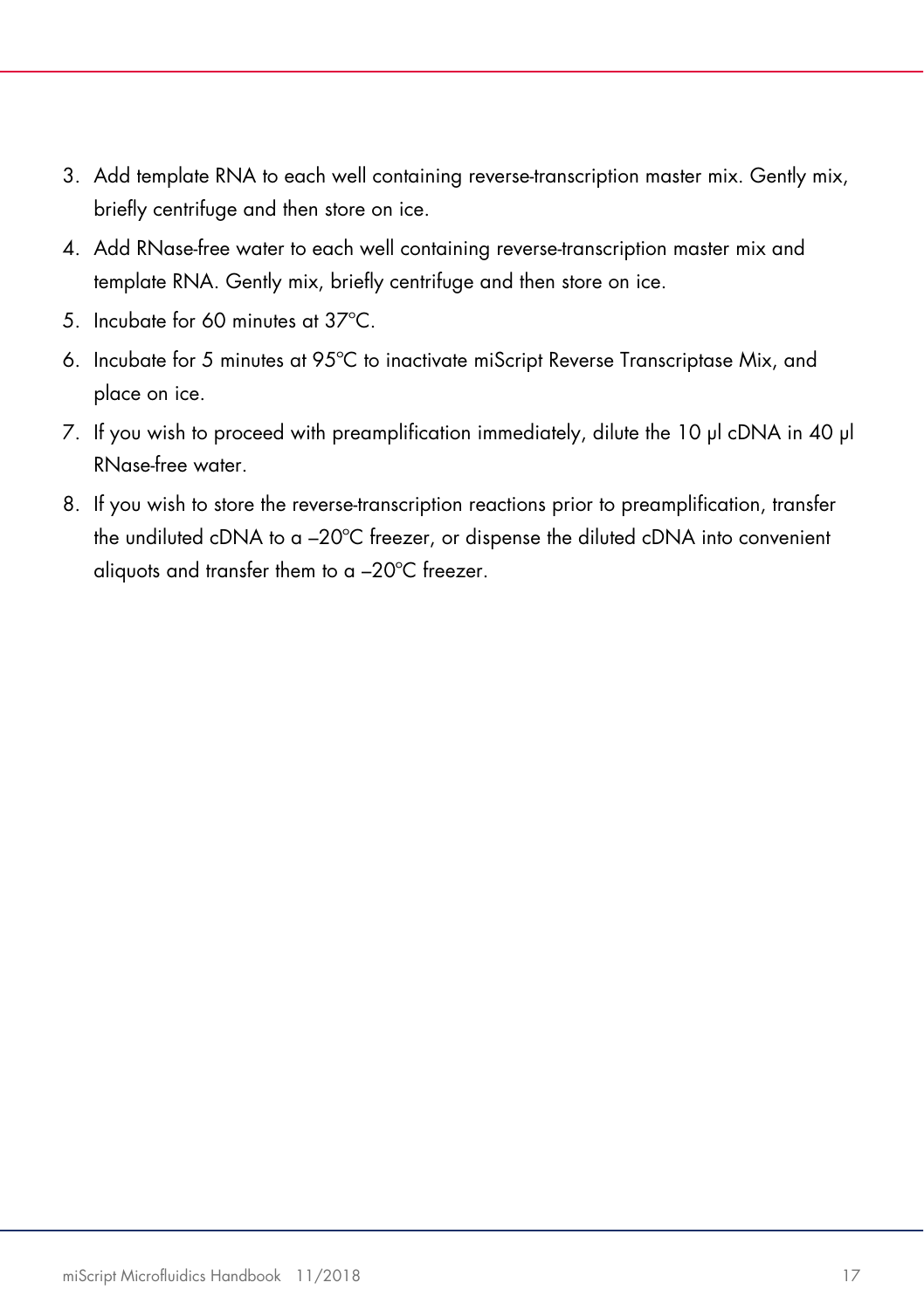### <span id="page-17-1"></span><span id="page-17-0"></span>Protocol: Preamplification of cDNA Target **Templates**

This protocol is for preamplification of cDNA generated using the miScript II RT Kit and miScript HiSpec Buffer. The protocol uses the miScript Microfluidics PreAMP Kit and miScript PreAMP Primer Mix. It should be performed prior to miRNA profiling on the Fluidigm BioMark System.

Important points before starting

- If profiling will be carried out with a miScript miRNA PCR Array, Format M, the corresponding miScript PreAMP Primer Mix is used for preamplification in this protocol. If profiling will be carried out with a miScript Primer Assay 96 Plate or miScript Primer Assays, the miScript PreAMP Primer Mix for preamplification should be prepared as described in Appendix A [\(page](#page-35-1) 36).
- IMPORTANT: Only cDNA prepared using the miScript II RT Kit with miScript HiSpec Buffer should be used as starting material for this protocol.
- IMPORTANT: Use exactly 5 μl diluted cDNA from step 7, [page 17](#page-16-0) for preamplification as indicated in the protocol. Using any more or less than 5 μl will adversely affect the performance of the preamplification reaction. If a reverse-transcription reaction has already been performed using a 20 μl reaction volume, as described in the miScript PCR System Handbook or the miScript miRNA PCR Array Handbook, dilute the 20 μl reaction in 80 μl RNase-free water and use exactly 5 μl diluted cDNA for preamplification.
- The preamplification must start with an initial incubation step of 15 minutes at 95°C to activate HotStarTaq DNA Polymerase.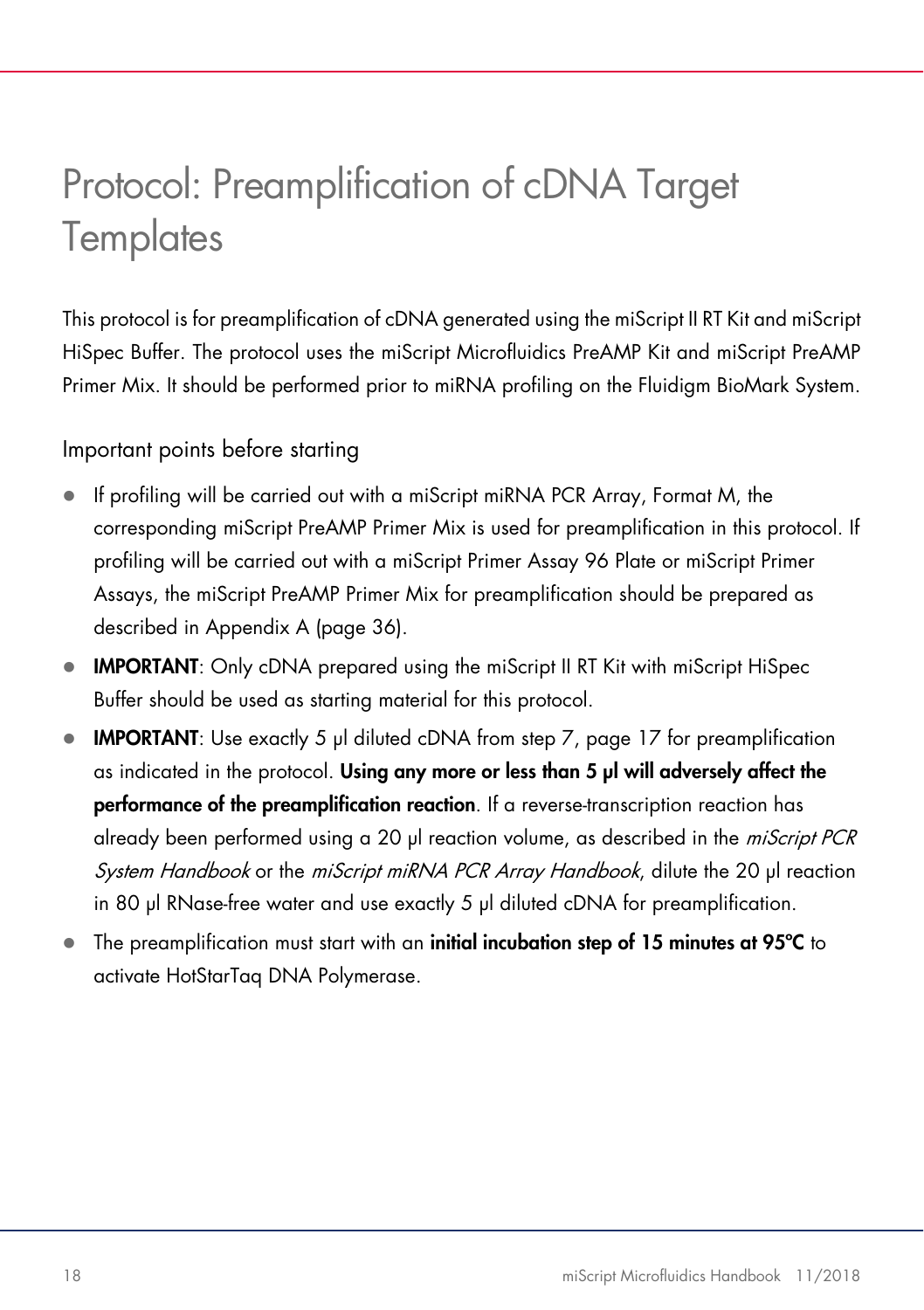#### Procedure

1. Thaw 5x miScript PreAMP Buffer, miScript PreAMP Primer Mix, RNase-free water and miScript Microfluidics Universal Primer at room temperature (15–25ºC). Mix each solution by flicking the tubes. Centrifuge briefly to collect residual liquid from the sides of the tubes and then store on ice.

Note: HotStarTaq DNA Polymerase should be removed from the -20°C freezer just before preparation of the master mix, gently mixed, and placed on ice. It should be returned to the freezer immediately after use.

Note: Master mixes for 48 and 96 samples have volumes 10% areater than that required for the total number of reactions to be performed to allow for small variations in pipetting.

2. Prepare the preamplification master mix at room temperature (15–25ºC) according to [Table 2](#page-18-0).

| Component                                | Volume<br>1 sample | Volume<br>48 samples | Volume<br>96 samples |
|------------------------------------------|--------------------|----------------------|----------------------|
| 5x miScript PreAMP Buffer                | $5 \mu$            | $265$ $\mu$          | 530 µl               |
| HotStarTag DNA Polymerase                | $2 \mu$            | $106$ $\mu$          | $212$ $\mu$          |
| miScript PreAMP Primer Mix* <sup>†</sup> | $5 \mu$            | $265$ pl             | 530 µl               |
| RNase-free water                         | $7 \mu$            | $371$ µ              | 742 µl               |
| miScript Microfluidics Universal Primer  | 1 μΙ               | $53$ $\mu$           | $106$ pl             |
| <b>Total volume</b>                      | $20 \mu$           | 1060 µl              | $2120$ pl            |

#### <span id="page-18-0"></span>Table 2. Preamplification reaction components

\* For some miRNome miScript miRNA PCR Arrays, more than 1 tube of corresponding miScript PreAMP miRNome Primer Mix is provided. Set up separate preamplification reactions for each tube and pool preamplified cDNA

t When real-time PCR will be performed with individual miScript Primer Assays, a miScript PreAMP Primer Mix prepared using the miScript Primer Assays of interest must be used for preamplification. For details, see Appendix A, [page](#page-35-1) 36.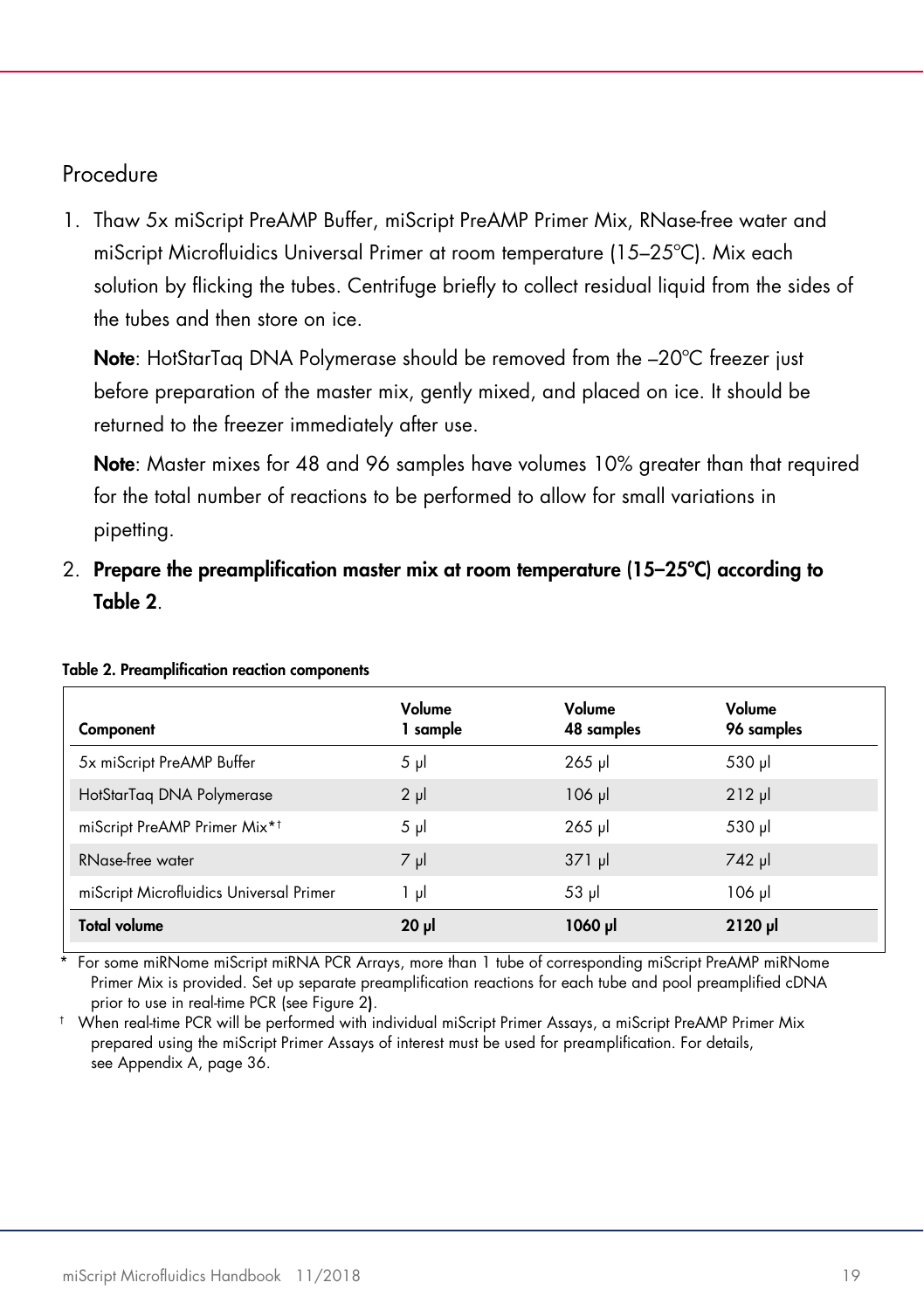- 3. Mix well, briefly centrifuge, and aliquot 20 µl into each well of a 96-well plate (for 96.96 Dynamic Array IFCs), or into half of the wells of a 96-well plate (for 48.48 Dynamic Array IFCs).
- 4. Add 5 µl diluted template cDNA to each well containing preamplification master mix. Gently mix, briefly centrifuge and then store on ice.
- 5. Program the thermal cycler according to eithe[r Table 3](#page-19-0) (for a 96-plex preamplification reaction) o[r Table 4](#page-20-0) (for a 384-plex preamplification reaction).

A 96-plex preamplification reaction amplifies 96 cDNA targets and is used with a miScript PreAMP Pathway Primer Mix or with a miScript PreAMP Custom Primer Mix (up to 200 assays).

A 384-plex preamplification reaction amplifies 384 cDNA targets and is used with a miScript PreAMP miRNome Primer Mix, or miScript PreAMP Custom Primer Mix (201-384 assays).

| Time            | Temperature    |
|-----------------|----------------|
| 15 min          | $95^{\circ}$ C |
|                 |                |
|                 |                |
| 30 <sub>s</sub> | $94^{\circ}$ C |
| 3 min           | $60^{\circ}$ C |
| 12 cycles       |                |
|                 |                |

#### <span id="page-19-0"></span>Table 3. Cycling conditions for 96-plex preamplification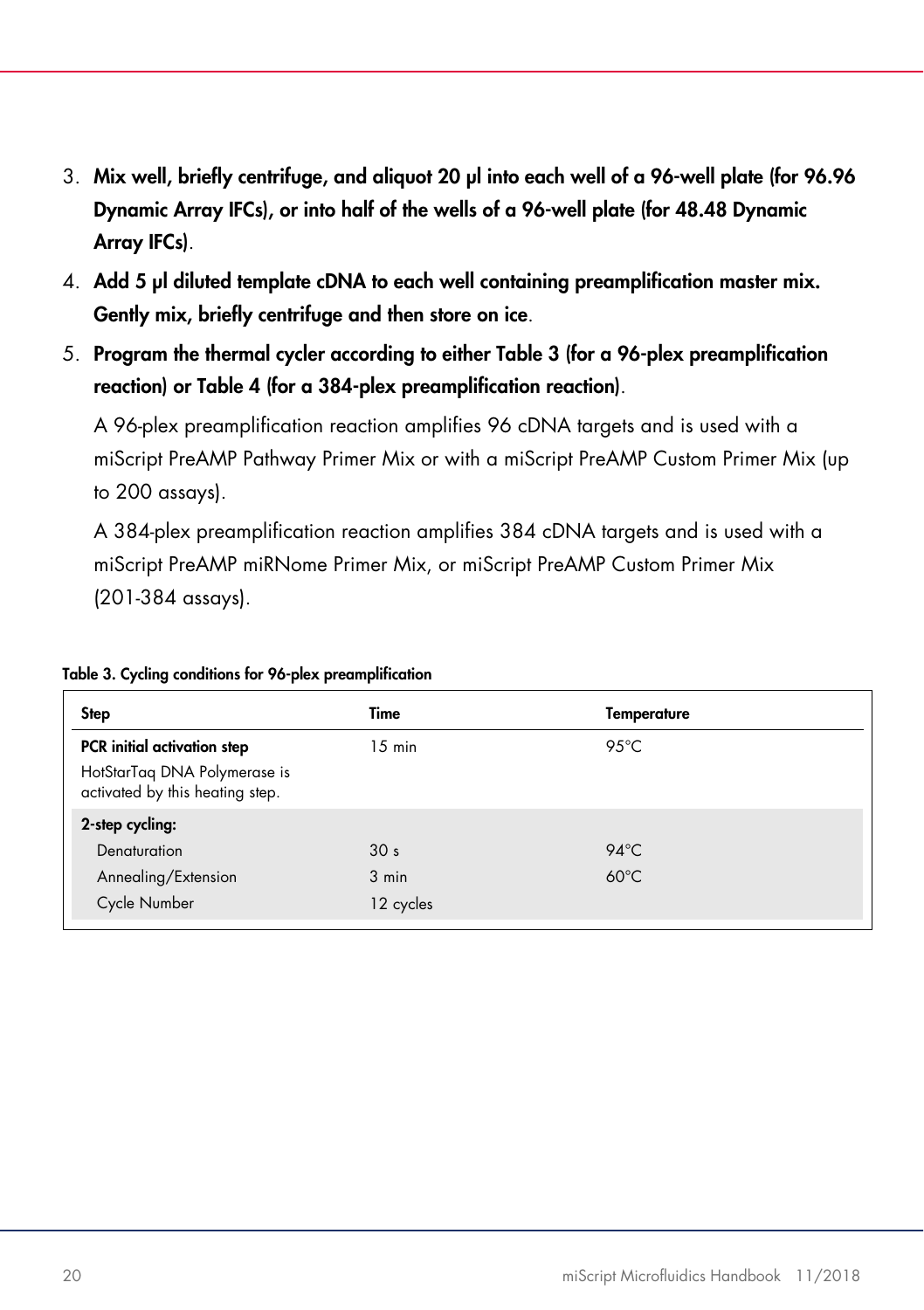<span id="page-20-1"></span><span id="page-20-0"></span>Table 4. Cycling conditions for 384-plex preamplification

| <b>Step</b>                                                     | Time            | <b>Temperature</b> |
|-----------------------------------------------------------------|-----------------|--------------------|
| PCR initial activation step                                     | $15$ min        | $95^{\circ}$ C     |
| HotStarTag DNA Polymerase is<br>activated by this heating step. |                 |                    |
| 3-step cycling:                                                 |                 |                    |
| Denaturation                                                    | 30 <sub>s</sub> | $94^{\circ}$ C     |
| Annealing                                                       | 60 <sub>s</sub> | $55^{\circ}$ C     |
| Extension                                                       | 60 <sub>s</sub> | $70^{\circ}$ C     |
| Cycle Number                                                    | 2 cycles        |                    |
| 2-step cycling:                                                 |                 |                    |
| Denaturation                                                    | 30 <sub>s</sub> | $94^{\circ}$ C     |
| Annealing/Extension                                             | 3 min           | $60^{\circ}$ C     |
| Cycle Number                                                    | 10 cycles       |                    |

- 6. Place the preamplification reaction in the thermal cycler and start the run.
- 7. After the run has finished, add 2 ul Side Reaction Reducer to each preamplified reaction, mix well and centrifuge briefly.

#### 8. Incubate at 37°C for 15 minutes, then heat inactivate at 95°C for 5 minutes.

It is essential to perform these incubations as described.

#### 9. Add 98 µl RNase free water. This creates a 5-fold dilution.

Note: The optimal dilution can be determined empirically.

Note: For some miRNome miScript miRNA PCR Arrays, more than 1 tube of corresponding miScript PreAMP miRNome Primer Mix is provided. Pool preamplified cDNA and dilute the pool 5-fold prior to use in real-time PCR. A diagram of this approach is shown in Appendix B, page 37.

10.Place the diluted reaction at 4°C until ready to continue with real-time PCR, or place at –20°C for long-term storage.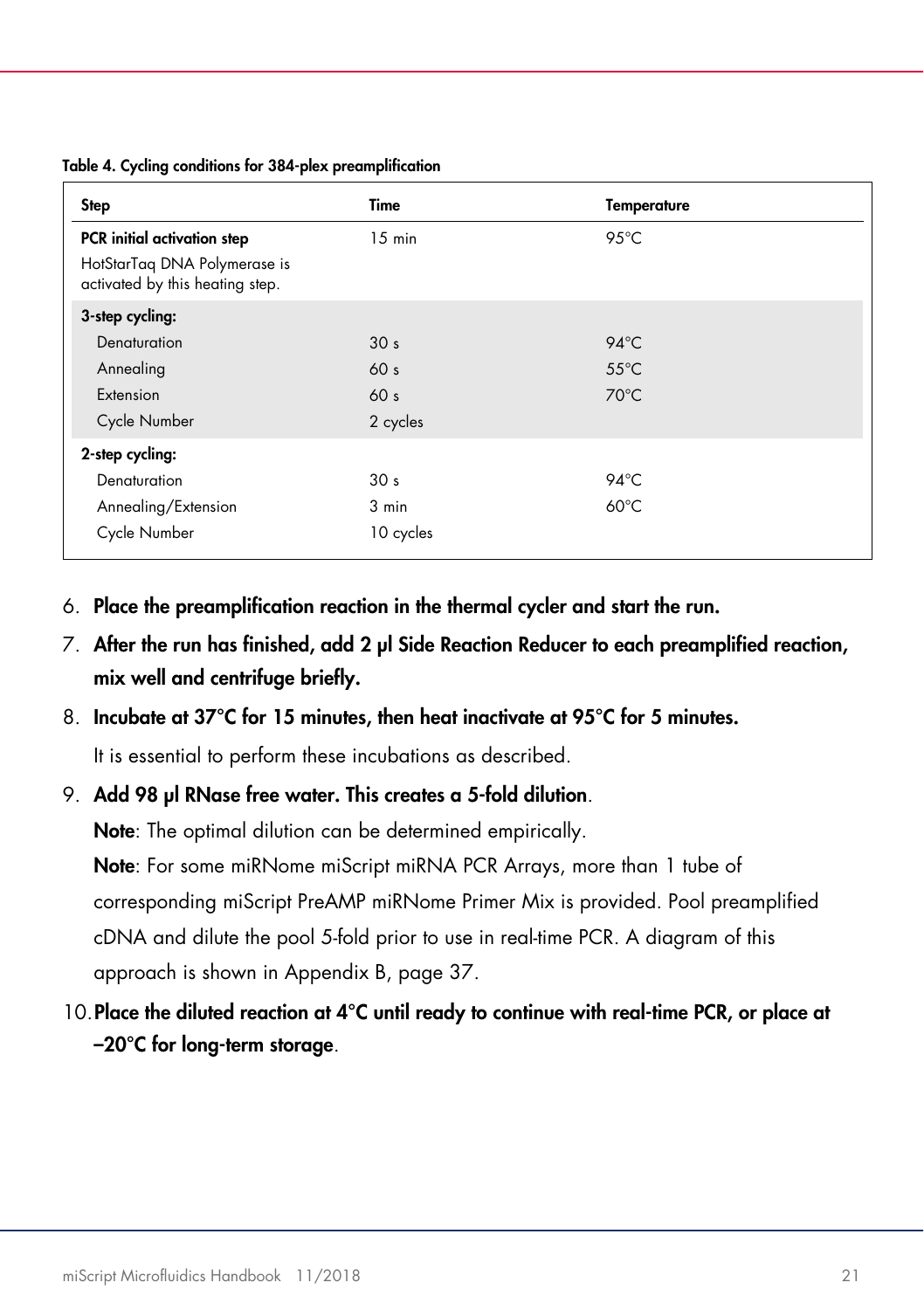### <span id="page-21-0"></span>Protocol: Real-Time PCR miRNA Profiling Using miScript miRNA PCR Arrays

This protocol is for real-time PCR miRNA profiling using the Fluidigm BioMark System. This protocol uses the miScript Microfluidics PCR Kit and the miScript miRNA PCR Array, Format M. Preamplified cDNA generated using the protocol on page 18 is the appropriate starting material for this protocol.

Important points before starting

- IMPORTANT: Do not store miScript Microfluidics Universal Primer combined with Fluidigm Assay Loading Reagent. The pre-assay mix (miScript Microfluidics Universal Primer, Assay Loading Reagent and RNase-free water) must be prepared fresh for each experiment.
- IMPORTANT: Ensure that contents of the "Assay Plate" or contents of the "Sample Plate" have been added to all assay inlets or sample inlets, respectively, in the Dynamic Array IFC. No inlets can remain empty.

#### Procedure

- 1. Thaw RNase-free water, miScript Microfluidics Universal Primer (40 µM), 2x Assay Loading Reagent, Microfluidics qPCR Master Mix and 20x DNA Binding Dye Sample Loading Reagent at room temperature (15–25°C).
- 2. Prepare the pre-assay mix according to [Table 5.](#page-22-0) Mix thoroughly and briefly centrifuge. Note: Pre-assay mix has a volume 10% greater than that required for the total number of reactions to be performed to allow for small variations in pipetting.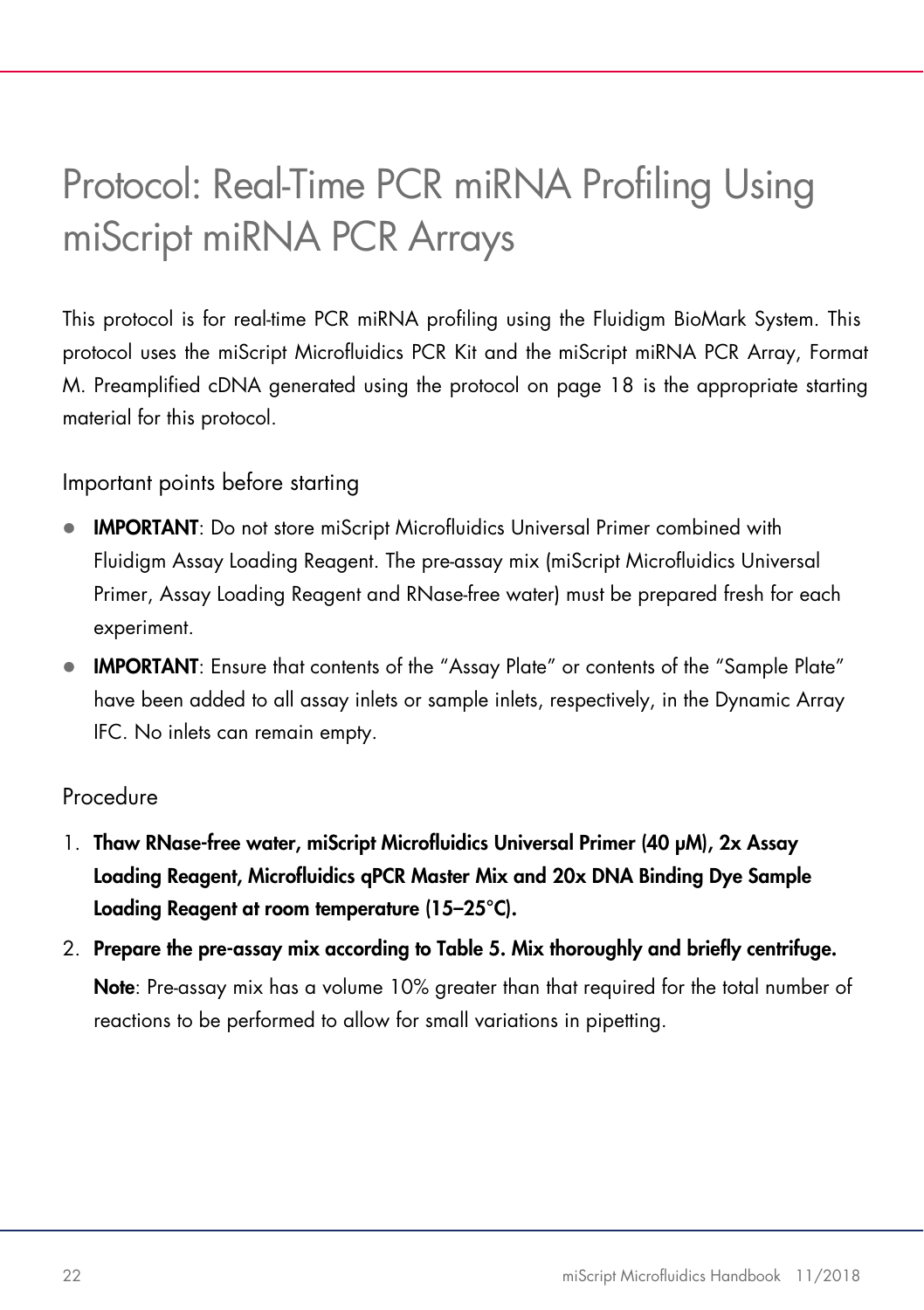<span id="page-22-0"></span>Table 5. Pre-assay mix components

| Component                                                                | Volume for 96 assays* |
|--------------------------------------------------------------------------|-----------------------|
| miScript Microfluidics Universal Primer (40 µM)                          | 165 µl                |
| 2x Assay Loading Reagent (Fluidigm, cat. no. PN 85000736, yellow<br>cap) | $330$ pl              |
| RNase-free water                                                         | 165 µl                |
| <b>Total volume</b>                                                      | $660$ pl              |

To use a 48.48 Dynamic Array IFC with a miScript miRNA PCR Array, adjust the volumes accordingly.

3. Remove the miScript miRNA PCR Array from its sealed bag.

#### 4. Add 6 µl pre-assay mix to each well of the miScript miRNA PCR Array.

Note: A multichannel pipettor can be used to add the pre-assay mix to the array.

- 5. Carefully, tightly seal the miScript miRNA PCR Array with Optical Thin-Wall 8-Cap Strips and label the array "Assay Plate."
- 6. Vortex the "Assay Plate" thoroughly with 3 pulses of 10 s at full strength. Centrifuge the plate for 2 minutes at 1000 g at room temperature (15–25ºC). Set the "Assay Plate" aside until step 15.
- 7. Prepare the pre-sample mix according to [Table 6.](#page-23-0) Mix thoroughly by pipetting up and down. Briefly centrifuge.

IMPORTANT: Take care to avoid excessive bubbling when pipetting 20x DNA Binding Dye Sample Loading Reagent.

Note: Pre-sample mixes for 48 and 96 samples have volumes 10% greater than that required for the total number of reactions to be performed to allow for small variations in pipetting.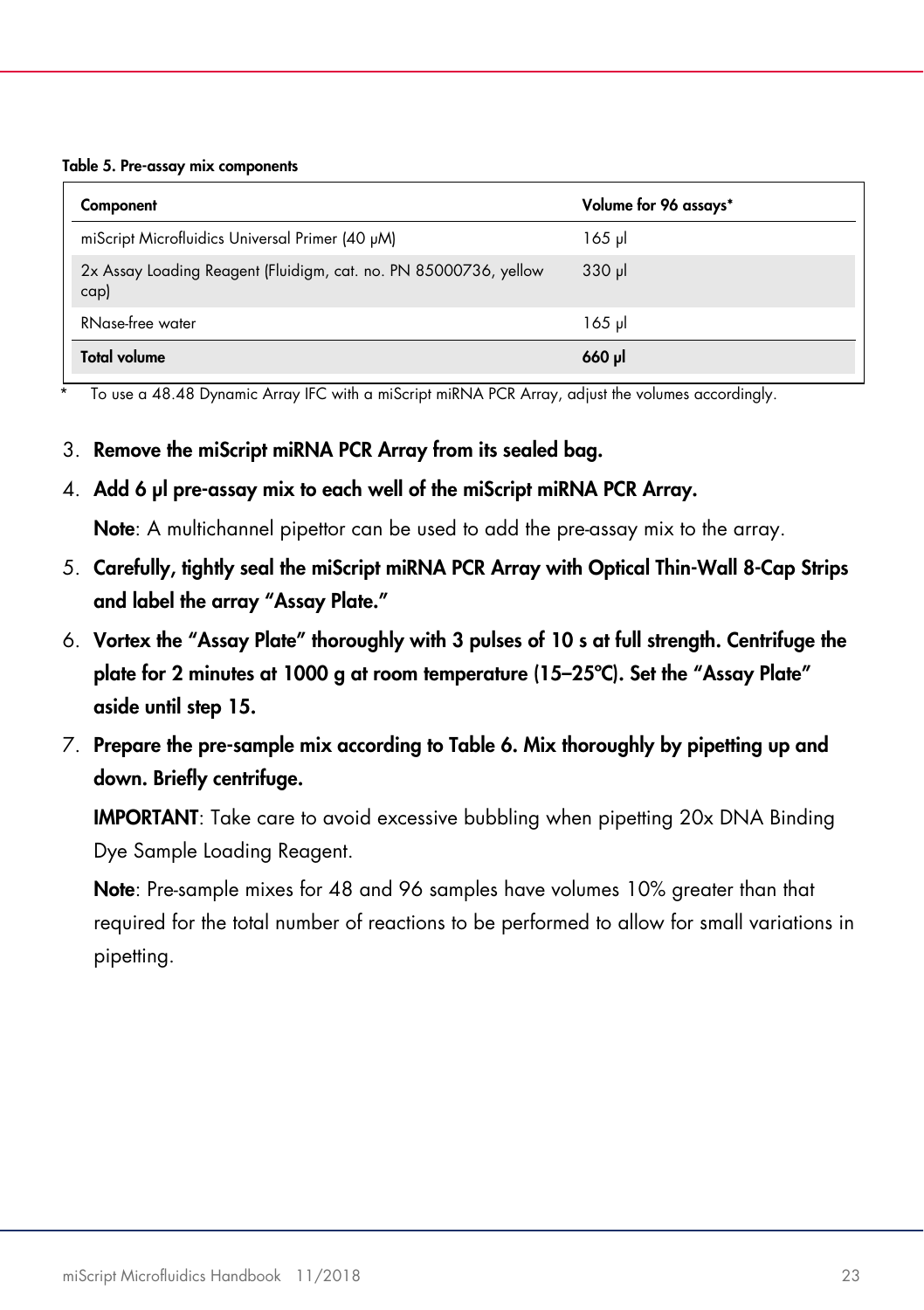#### <span id="page-23-0"></span>Table 6. Pre-sample mix components

| Component                                                             | Volume<br>1 sample | Volume<br>48 samples | Volume<br>96 samples |
|-----------------------------------------------------------------------|--------------------|----------------------|----------------------|
| Microfluidics qPCR Master Mix                                         | $3 \mu$            | 165 µl               | $330$ pl             |
| 20x DNA Binding Dye Sample Loading<br>Reagent (Fluidigm, PN 100-3738) | $0.3$ pl           | $16.5$ pl            | $33 \mu$             |
| RNase-free water                                                      | $0.7$ µ            | $38.5$ pl            | 77 µl                |
| <b>Total volume</b>                                                   | $4 \mu$            | $220$ pl             | 440 µl               |

8. Using an 8-channel pipet, transfer 4 µl pre-sample mix into each well of a 96-well plate (for 96.96 Dynamic Array IFCs), or into half of the wells of a 96-well plate (for 48.48 Dynamic Array IFCs).

Note: We recommend using the 96 x 0.2 ml Plate (BIOplastics, cat. no. AB17500) with EU Optical Wide Area 8-Cap Strips (BIOplastics, cat. no. B57801B) to prepare the plate.

#### 9. Add 2 µl of each sample (from step 9, page 21) to the appropriate well.

The total well volume is 6  $\mu$ l (4  $\mu$ l sample mix + 2  $\mu$ l sample).

#### 10. Carefully, tightly seal the plate and label the plate "Sample Plate."

- 11.Vortex the "Sample Plate" briefly with 1 pulse of 10 s at full strength. Centrifuge for 2 minutes at 1000 x g at room temperature (15–25ºC). Set the "Sample Plate" aside in the dark until step 16.
- 12. Inject control line fluid into each accumulator on the Dynamic Array IFC.
- 13.Peel the blue protective film from the bottom of the Dynamic Array IFC.
- 14.Place the Dynamic Array IFC into the IFC controller, then run the "Prime" script to prime the control line fluid into the chip. This takes 10–20 minutes.
- 15.Dispense 5 µl from the "Assay Plate" from step 6 into the appropriate inlets on the left side of the Dynamic Array IFC.

IMPORTANT: All inlets on the left side of the Dynamic Array IFC must contain contents from "Assay Plate."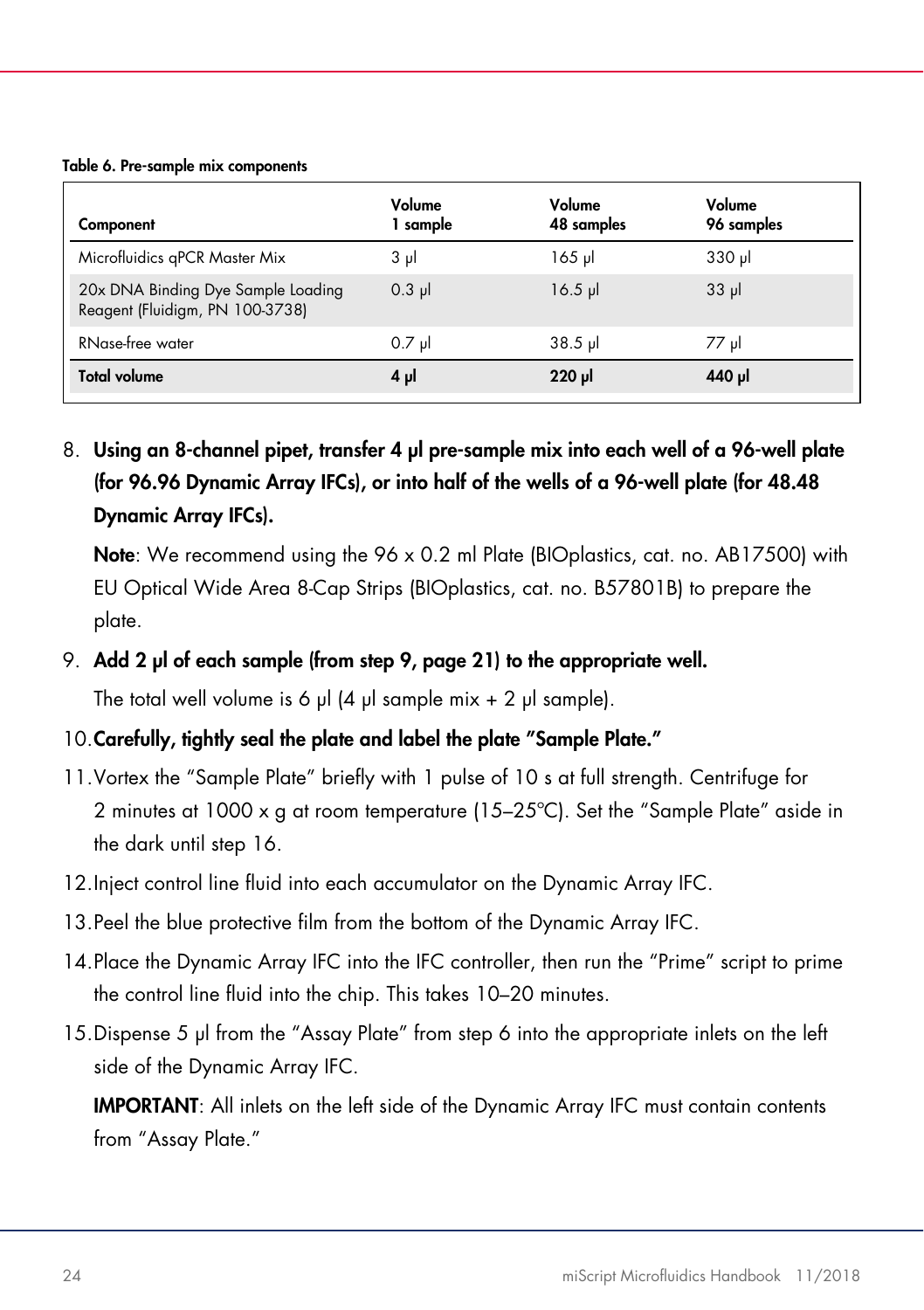16.Dispense 5 µl from the "Sample Plate" from step 11 into the appropriate inlets on the right side of the Dynamic Array IFC.

IMPORTANT: All inlets on the right side of the Dynamic Array IFC must contain contents from "Sample Plate."

- 17.Using the IFC controller, run the "Load" script to load the samples and assays into the reaction chambers of the Dynamic Array IFC. This takes approximately 60–90 minutes.
- 18.When the "Load" script has finished, remove the loaded Dynamic Array IFC from the IFC controller.
- 19.Remove any dust or debris from the surface.

#### 20.Perform cycling as described in [Table 7.](#page-24-0)

ROX is used as a passive reference dye.

Perform dissociation curve analysis as described by Fluidigm.

| <b>Step</b>                                                                                           | Time            | <b>Temperature</b> | Cycle number |
|-------------------------------------------------------------------------------------------------------|-----------------|--------------------|--------------|
| Thermal mix*                                                                                          | 120s            | $50^{\circ}$ C     |              |
| For 96.96 Dynamic Array IFCs only                                                                     |                 |                    |              |
|                                                                                                       | 1800 s          | $70^{\circ}$ C     |              |
|                                                                                                       | 600s            | $25^{\circ}$ C     |              |
| <b>PCR</b> initial activation step<br>HotStarTag DNA Polymerase is activated<br>by this heating step. | 600 s           | $95^{\circ}$ C     |              |
| 3-step cycling:                                                                                       |                 |                    |              |
|                                                                                                       | 15 <sub>s</sub> | 94°C               |              |
|                                                                                                       | 30 <sub>s</sub> | $55^{\circ}$ C     | 40           |
| Perform fluorescence data collection and<br>dissociation curve analysis.                              | 30 <sub>s</sub> | 70°C               |              |

#### <span id="page-24-0"></span>Table 7. Cycling conditions for real-time PCR

If using a 96.96 Dynamic Array IFC, add a thermal mix segment, as recommended by Fluidigm. The thermal mix heats the chip and helps the assay and sample chambers diffuse better on the small chambers on the 96.96 Dynamic Array IFC. A thermal mix is only needed for the 96.96 Dynamic Array IFC and not for the 48.48 Dynamic Array IFC.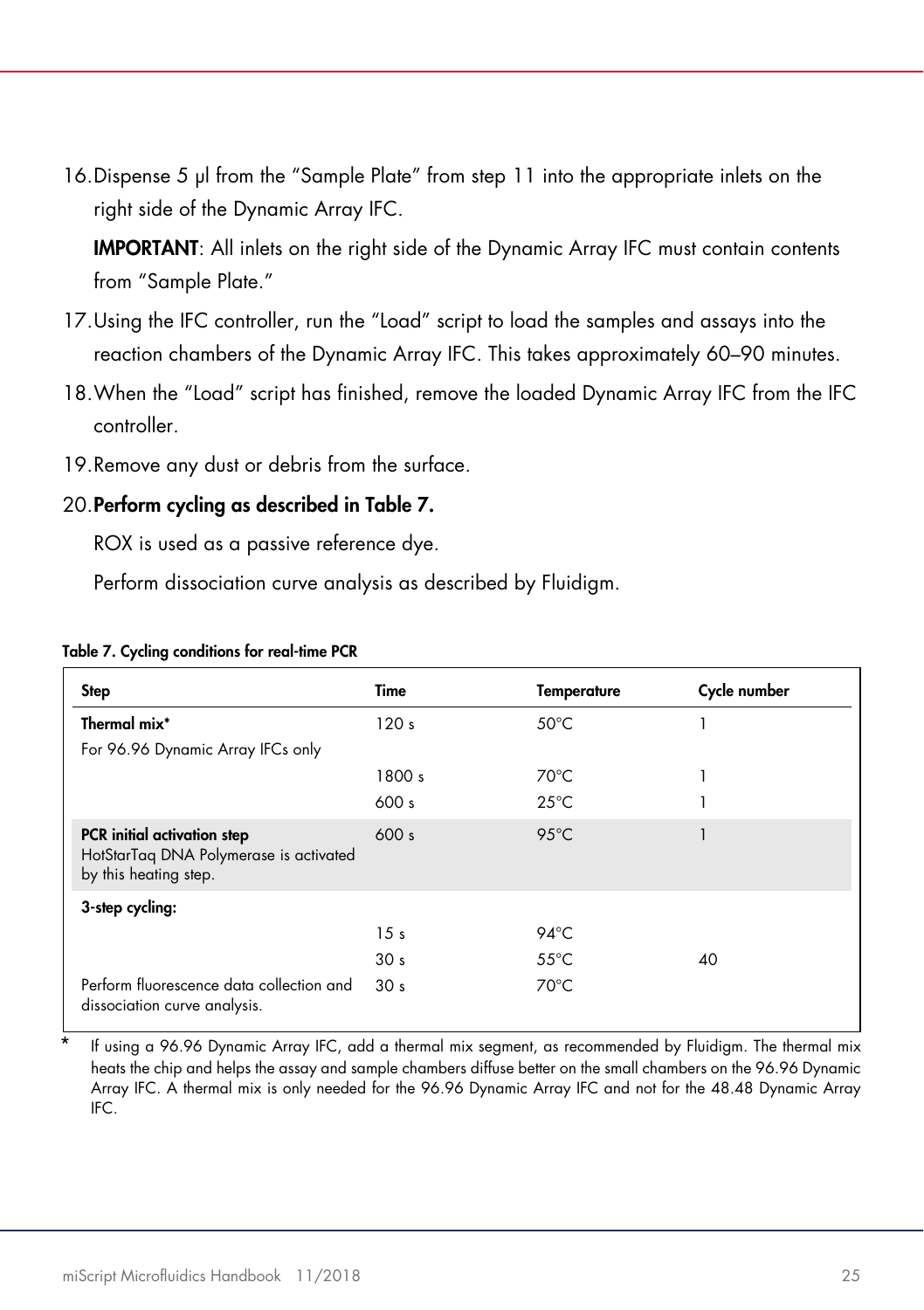### <span id="page-25-1"></span><span id="page-25-0"></span>Protocol: Real-Time PCR miRNA Profiling Using miScript Primer Assays or miScript Primer Assay 96 Plates

This protocol is for real-time PCR miRNA profiling using the Fluidigm BioMark System. This protocol uses the miScript Microfluidics PCR Kit and miScript Primer Assay 96 Plates or individual miScript Primer Assays. Preamplified cDNA generated using the protocol on page 18 is the appropriate starting material for this protocol.

Important points before starting

- IMPORTANT: miScript Primer Assays must be used at a concentration of 40 µM. For details on how to make 40 µM miScript Primer Assay, refer to "Important Notes," page 14.
- **IMPORTANT:** Do not store miScript Microfluidics Universal Primer combined with Fluidigm Assay Loading Reagent. The pre-assay mix (miScript Microfluidics Universal Primer, Assay Loading Reagent, and RNase-free water) must be prepared fresh for each experiment.
- IMPORTANT: Ensure that contents of the "Assay Plate" or contents of the "Sample Plate" have been added to all assay inlets or sample inlets, respectively, in the Dynamic Array IFC. No inlets can remain empty.

#### Procedure

1. Ensure that the miScript Primer Assays have been reconstituted or diluted to a concentration of 40 µM.

For details, see "Important Notes," page 14.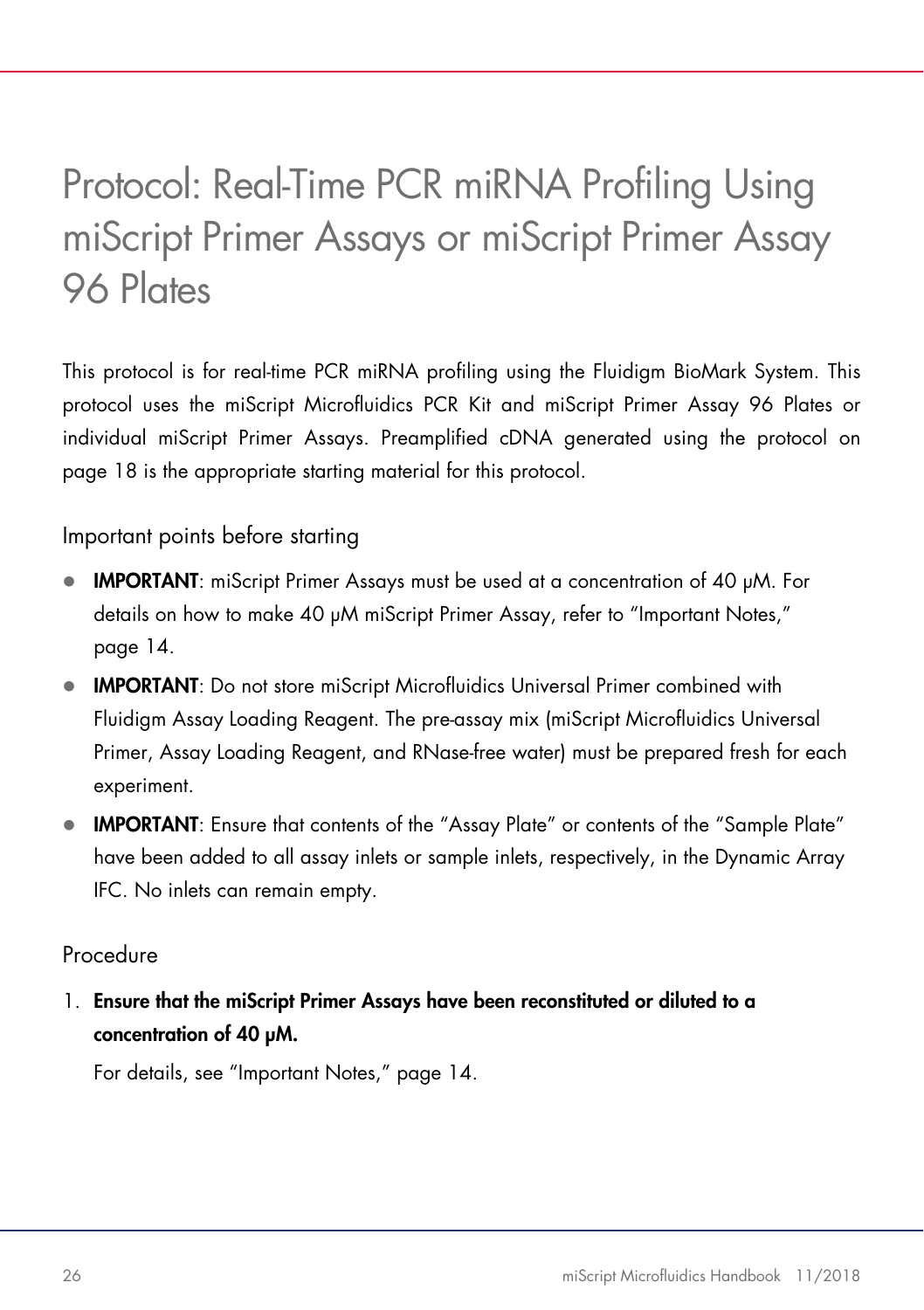2. In a 96-well PCR plate, combine an equal volume of miScript Primer Assays (each at 40 µM) with miScript Microfluidics Universal Primer (40 µM).

Note: At least 2 µ of each should be combined to provide a miScript Primer Assay/miScript Microfluidics Universal Primer Mix of at least 4 µl.

Note: We recommend using the 96 x 0.2 ml Plate (BIOplastics, cat. no. AB17500) with EU Optical Wide Area 8-Cap Strips (BIOplastics, cat. no. B57801B) to prepare plates.

- 3. Carefully, tightly seal the plate, briefly vortex and centrifuge for 2 min at 1000  $\times$  a at room temperature (15–25°C).
- 4. Thaw RNase-free water, miScript Primer Assays mixed with miScript Microfluidics Universal Primer, 2x Assay Loading Reagent, Microfluidics qPCR Master Mix and 20x DNA Binding Dye Sample Loading Reagent at room temperature (15–25°C).
- 5. In a new 96-well plate, prepare a pre-assay mix for each target miRNA according to [Table 8.](#page-26-0)

Note: Pre-assay mix has a volume 10% greater than that required for the total number of reactions to be performed.

| Component                                                                       | Volume for each well |
|---------------------------------------------------------------------------------|----------------------|
| miScript Primer Assays + miScript Microfluidics Universal Primer from<br>step 2 | $3 \mu$              |
| 2x Assay Loading Reagent (Fluidigm, cat. no. PN 85000736, yellow<br>cap)        | $3 \mu$              |
| Total volume                                                                    | 6 ul                 |

<span id="page-26-0"></span>

|  |  |  | Table 8. Pre-assay mix components |
|--|--|--|-----------------------------------|
|--|--|--|-----------------------------------|

- 6. Carefully, tightly seal the plate and label the plate "Assay Plate."
- 7. Vortex the "Assay Plate" briefly with 1 pulse of 10 s at full strength. Centrifuge for 2 minutes at  $1000 \times a$  at room temperature ( $15-25^{\circ}$ C). Set the "Assay Plate" aside until step 16.
- 8. Prepare the pre-sample mix according to [Table 9.](#page-27-0) Mix thoroughly by pipetting up and down. Briefly centrifuge.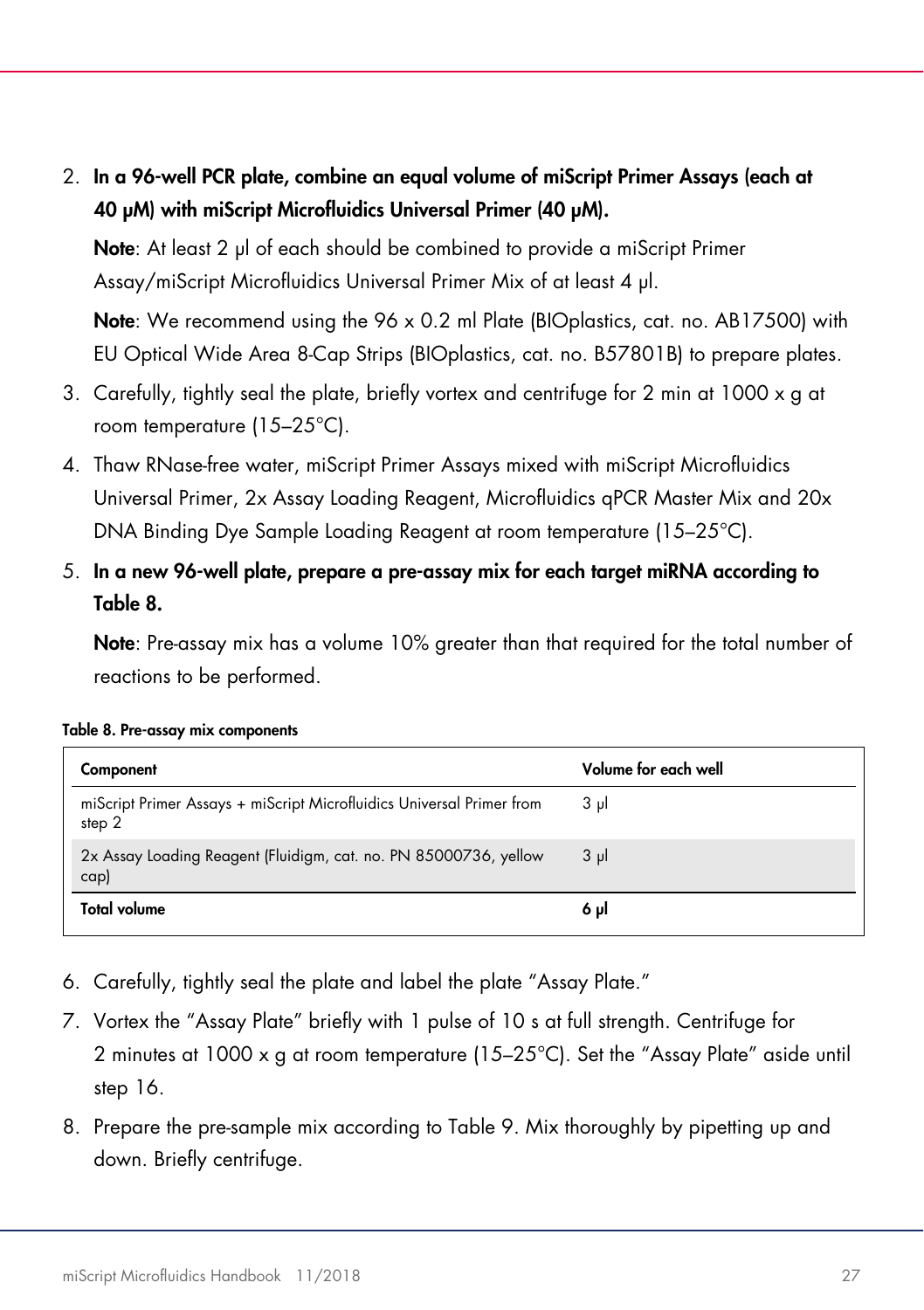IMPORTANT: Take care to avoid excessive bubbling when pipetting 20x DNA Binding Dye Sample Loading Reagent.

Note: Pre-sample mixes for 48 and 96 samples have volumes 10% greater than that required for the total number of reactions to be performed to allow for small variations in pipetting.

#### <span id="page-27-0"></span>Table 9. Pre-sample mix components

| Component                                                             | Volume<br>sample | Volume<br>48 samples | Volume<br>96 samples |
|-----------------------------------------------------------------------|------------------|----------------------|----------------------|
| Microfluidics qPCR Master Mix                                         | $3 \mu$          | 165 µl               | $330$ pl             |
| 20x DNA Binding Dye Sample Loading Reagent<br>(Fluidigm, PN 100-3738) | $0.3$ pl         | $16.5$ pl            | $33 \mu$             |
| RNase-free water                                                      | $0.7$ pl         | $38.5$ pl            | ارر 77               |
| Total volume of master mix                                            | 4μl              | $220$ pl             | 140 JJ               |

#### 9. Using an 8-channel pipet, transfer 4 µl pre-sample mix into each well of a 96-well plate (for 96.96 Dynamic Array IFCs), or into half of the wells of a 96-well plate (for 48.48 Dynamic Array IFCs).

Note: We recommend using the 96 x 0.2 ml Plate (BIOplastics, cat. no. AB17500) with EU Optical Wide Area 8-Cap Strips (BIOplastics, cat. no. B57801B) to prepare the plate.

#### 10.Add 2 µl of each sample (from step 9, page 21) to the appropriate well.

The total well volume is 6  $\mu$ l (4  $\mu$ l sample mix + 2  $\mu$ l sample).

- 11.Carefully, tightly seal the plate and label the plate "Sample Plate."
- 12.Vortex the "Sample Plate" briefly with 1 pulse of 10 s at full strength. Centrifuge for 2 minutes at 1000 x g at room temperature (15–25ºC). Set the "Sample Plate" aside in the dark until step 17.
- 13.Inject control line fluid into each accumulator on the Dynamic Array IFC.
- 14.Peel the blue protective film from the bottom of the Dynamic Array IFC.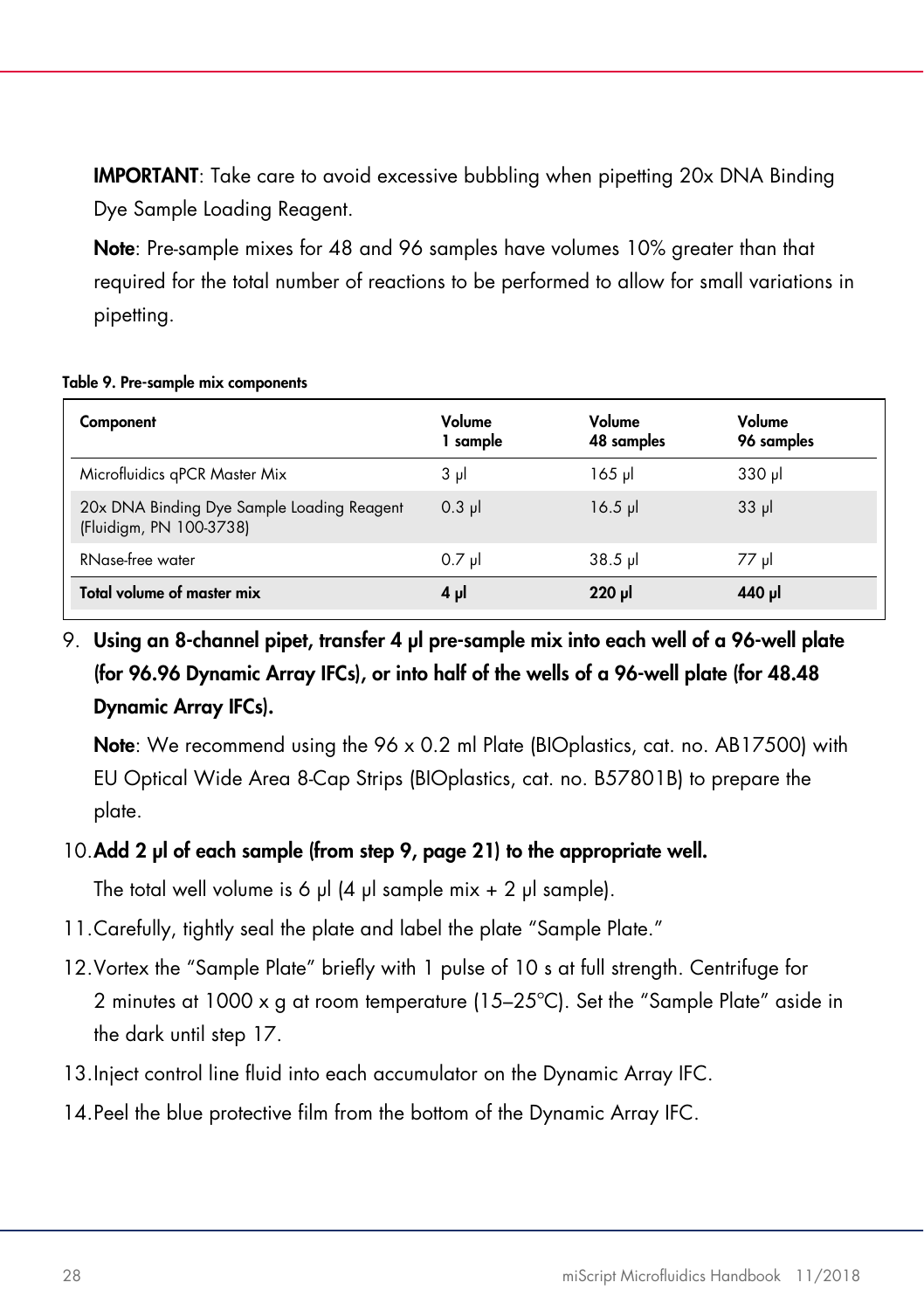- 15.Place the Dynamic Array IFC into the IFC controller, then run the "Prime" script to prime the control line fluid into the chip. This takes 10–20 minutes.
- 16.Dispense 5 µl from the "Assay Plate" from step 7 into the appropriate inlets on the left side of the Dynamic Array IFC.

IMPORTANT: All inlets on the left side of the Dynamic Array IFC must contain contents from "Assay Plate."

17. Dispense 5 µl from the "Sample Plate" from step 12 into the appropriate loading wells on the right side of the Dynamic Array IFC.

IMPORTANT: All inlets on the left side of the Dynamic Array IFC must contain contents from "Sample Plate."

- 18.Using the IFC controller, run the "Load" script to load the samples and assays into the reaction chambers of the Dynamic Array IFC. This takes approximately 60–90 minutes.
- 19.When the "Load" script has finished, remove the loaded Dynamic Array IFC from the IFC controller.
- 20.Remove any dust or debris from the surface.

#### 21.Perform cycling as described in [Table 10.](#page-29-0)

ROX is used as a passive reference dye.

Perform dissociation curve analysis as described by Fluidigm.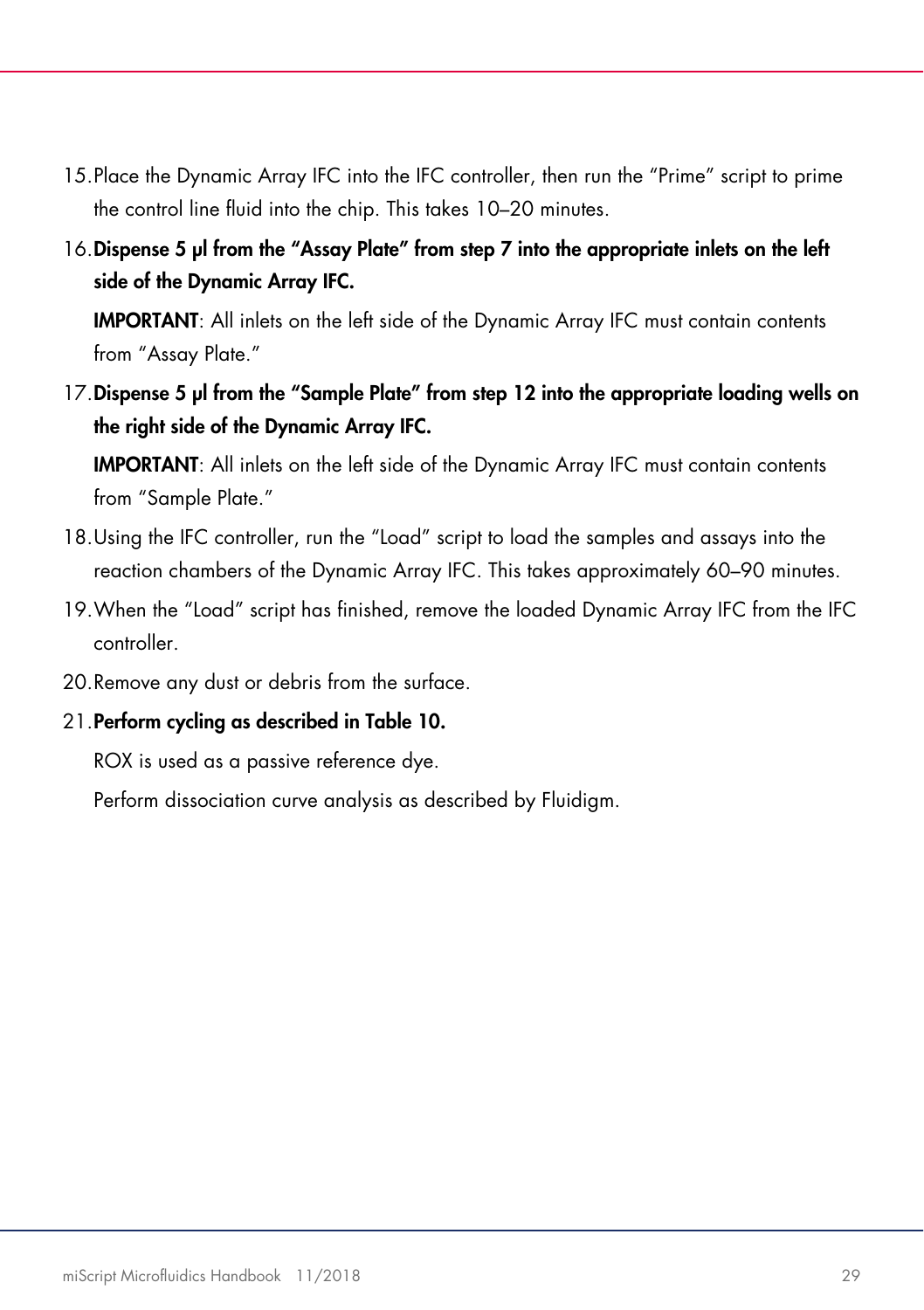#### <span id="page-29-0"></span>Table 10. Cycling conditions for real-time PCR

| Step                                                                                                  | Time            | <b>Temperature</b> | Cycle number |
|-------------------------------------------------------------------------------------------------------|-----------------|--------------------|--------------|
| Thermal mix*                                                                                          | 120s            | $50^{\circ}$ C     |              |
| For 96.96 Dynamic Array IFCs only                                                                     |                 |                    |              |
|                                                                                                       | 1800 s          | $70^{\circ}$ C     |              |
|                                                                                                       | 600 s           | $25^{\circ}$ C     |              |
| <b>PCR</b> initial activation step<br>HotStarTag DNA Polymerase is activated<br>by this heating step. | 600 s           | $95^{\circ}$ C     |              |
| 3-step cycling:                                                                                       |                 |                    |              |
|                                                                                                       | 15 <sub>s</sub> | $94^{\circ}$ C     |              |
|                                                                                                       | 30 <sub>s</sub> | $55^{\circ}$ C     | 40           |
| Perform fluorescence data collection and<br>dissociation curve analysis.                              | 30 <sub>s</sub> | $70^{\circ}$ C     |              |

If using a 96.96 Dynamic Array IFC, add a thermal mix segment. The thermal mix heats the chip and helps the assay and sample chambers diffuse better on the small chambers on the 96.96 Dynamic Array IFC. A thermal mix is only needed for the 96.96 Dynamic Array IFC and not for the 48.48 Dynamic Array IFC.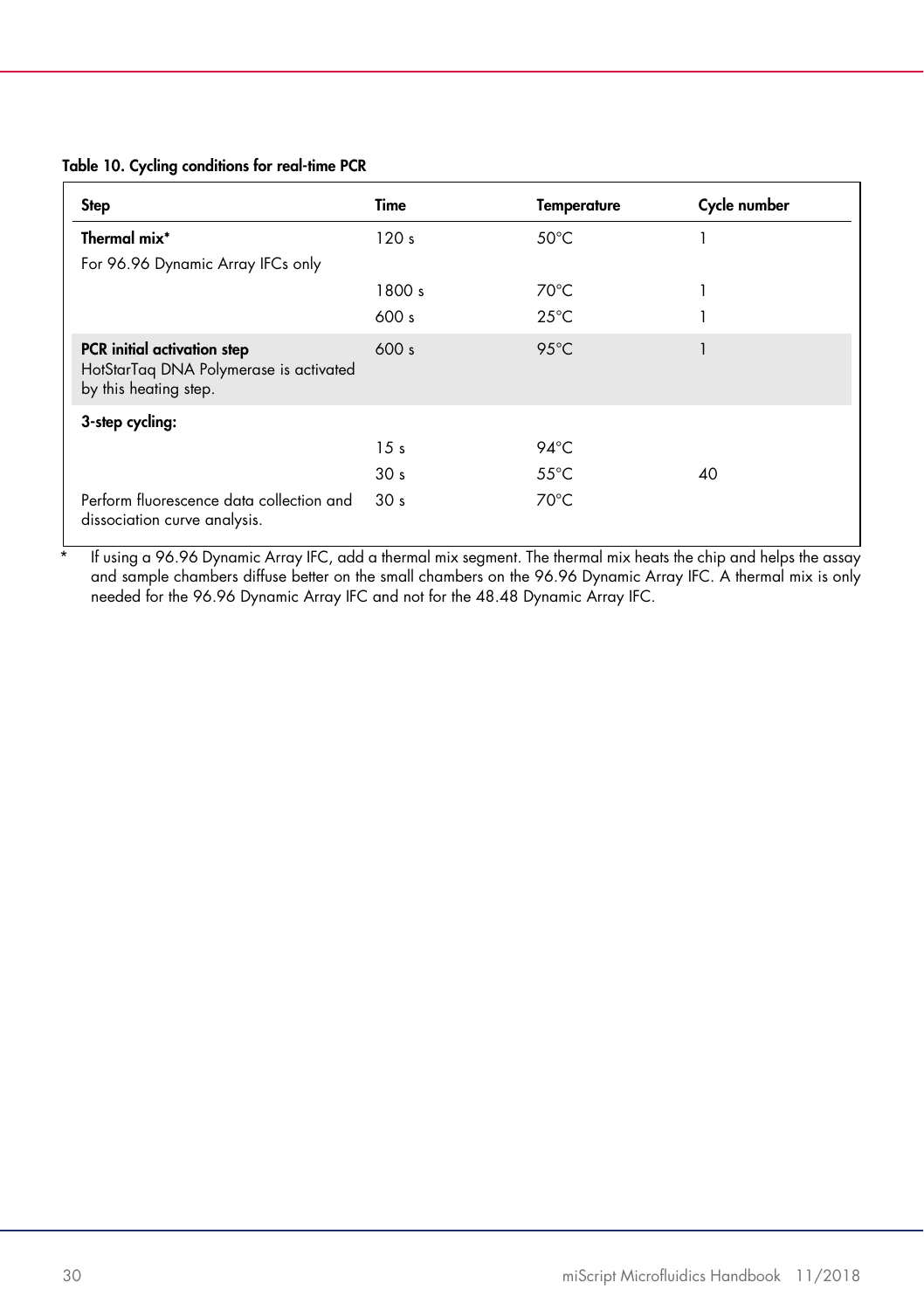### <span id="page-30-0"></span>Protocol: Data Analysis for miScript miRNA PCR Arrays

#### Procedure

#### Steps performed by the user

- 1. In the Fluidigm real-time PCR analysis software, ensure the "Quality Threshold" is set at 0.65.
- 2. Select "Linear (Derivative)" for Baseline Correction.
- 3. Select "User (Global)" for  $C_I$  Threshold Method.
- 4. Define the Threshold (EvaGreen).

We recommend using a Threshold 0.0077 as a starting point.

Note: Ensure that threshold settings are the same across all PCR runs in the same analysis to allow comparison of results.

- 5. Export the  $C<sub>T</sub>$  values.
- 6. Data analysis can then be conducted at QIAGEN's GeneGlobe Data Analysis Center using a software-based tool.

Note: The GeneGlobe Data Analysis Center is a web resource for the analysis of realtime PCR or NGS data ([www.qiagen.com/us/shop/genes-and-pathways/data-analysis](https://www.qiagen.com/us/shop/genes-and-pathways/data-analysis-center-overview-page/?akamai-feo=off)[center-overview-page/?akamai-feo=off](https://www.qiagen.com/us/shop/genes-and-pathways/data-analysis-center-overview-page/?akamai-feo=off)). To access the center, new users can register online. Once on the site, the data analysis software will be found under "Analysis." The miScript miRNA PCR Data Analysis spreadsheets can be found under "Product Resources/Performance Data" at [www.qiagen.com/us/shop/pcr/primer-sets/miscript](https://www.qiagen.com/us/shop/pcr/primer-sets/miscript-mirna-pcr-arrays/#resources)[mirna-pcr-arrays/#resources](https://www.qiagen.com/us/shop/pcr/primer-sets/miscript-mirna-pcr-arrays/#resources).

Note: If using a 384-well format, download the PCR Array 4x96 384 Well Conversion spreadsheet to dissect a 384-well dataset into the correct 4 sets of 96 genes for each of the 4 samples. For software-based data analysis, this file can be found at the GeneGlobe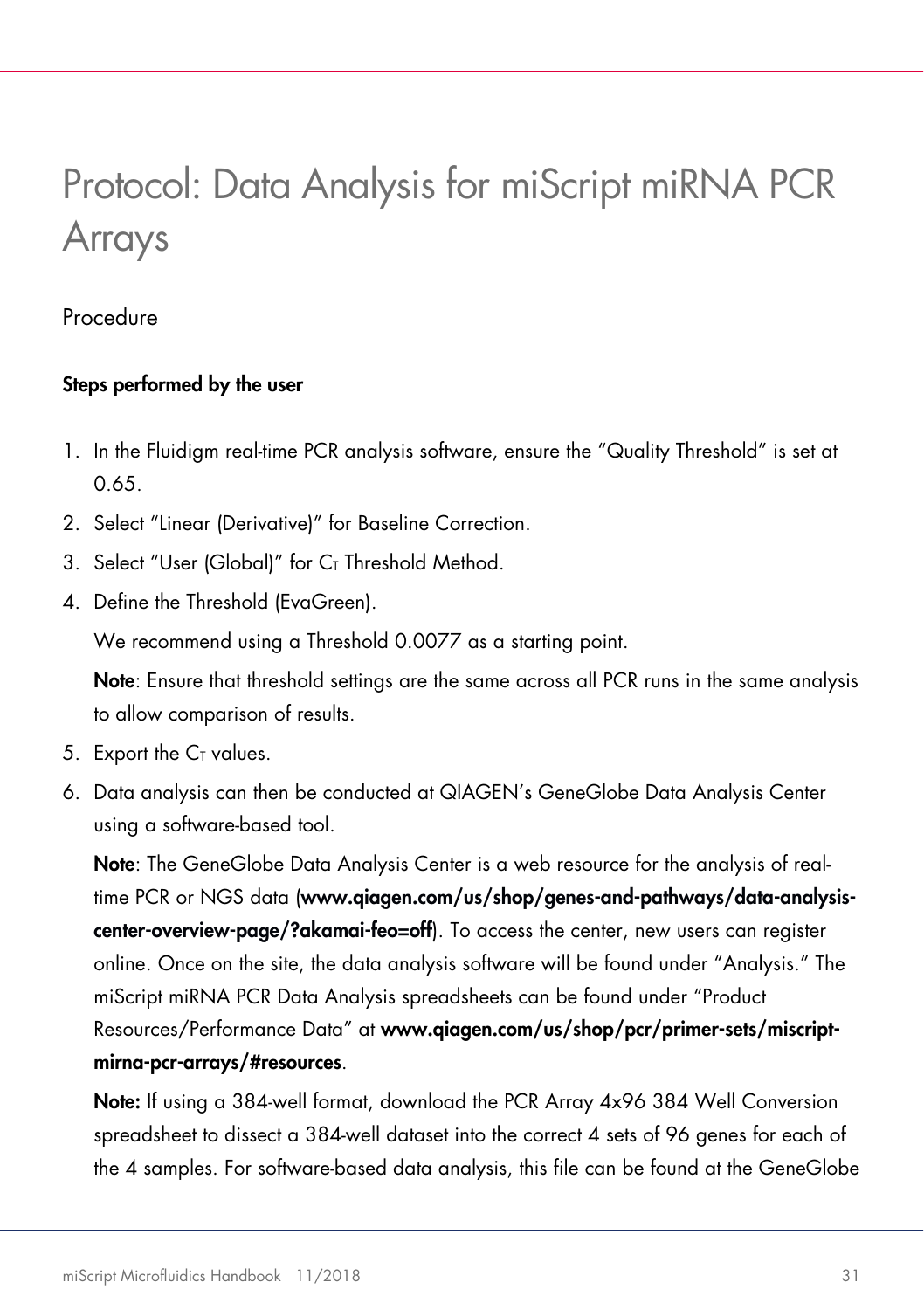Data Analysis Center. For spreadsheet-based data analysis, this file can be found under "Product Resources/Performance Data" at [www.qiagen.com/us/shop/pcr/primer](https://www.qiagen.com/us/shop/pcr/primer-sets/miscript-mirna-pcr-arrays/#resources)[sets/miscript-mirna-pcr-arrays/#resources](https://www.qiagen.com/us/shop/pcr/primer-sets/miscript-mirna-pcr-arrays/#resources).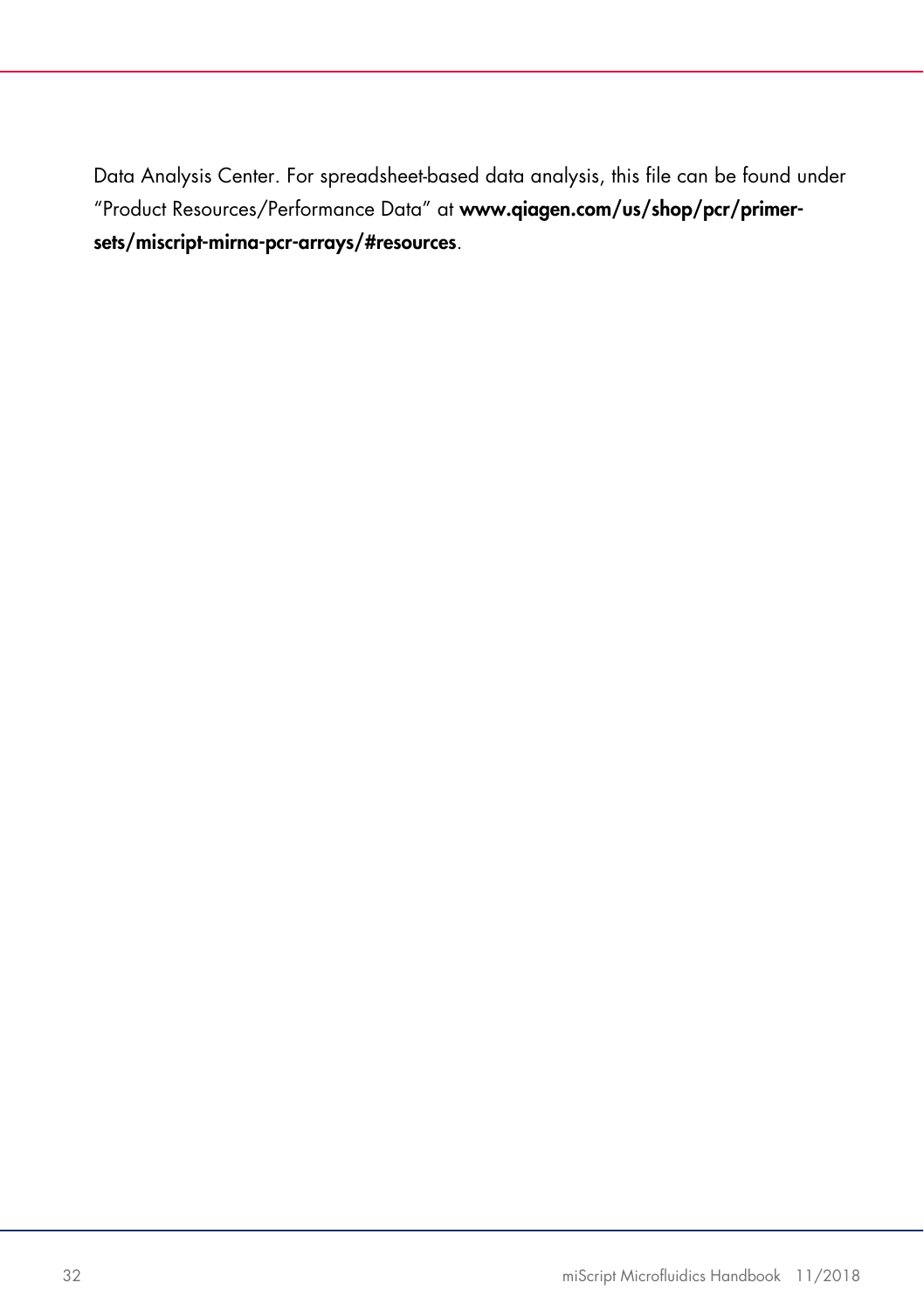### <span id="page-32-0"></span>Troubleshooting Guide

This troubleshooting guide may be helpful in solving any problems that may arise. For more information, see also the Frequently Asked Questions page at our Technical Support Center: [www.qiagen.com/FAQ/FAQlist.aspx](https://www.qiagen.com/ph/support/faqs/?akamai-feo=off). The scientists in QIAGEN Technical Services are always happy to answer any questions you may have about either the information and protocols in this handbook or sample and assay technologies (for contact information, see back cover or visit [www.qiagen.com](https://www.qiagen.com/ph/)).

|    |                                                                                                                                               | <b>Comments and suggestions</b>                                                                                                                                                                                                                                                                                                                                                                                          |  |  |  |
|----|-----------------------------------------------------------------------------------------------------------------------------------------------|--------------------------------------------------------------------------------------------------------------------------------------------------------------------------------------------------------------------------------------------------------------------------------------------------------------------------------------------------------------------------------------------------------------------------|--|--|--|
|    |                                                                                                                                               | Evidence of poor reverse transcription efficiency (value of AVG Cr <sup>miRTC</sup> - AVG Cr <sup>PPC</sup> higher than expected)                                                                                                                                                                                                                                                                                        |  |  |  |
| a) | Poor quality RNA or<br>reverse transcription<br>inhibitors present in RNA                                                                     | Check the $A_{260}$ : $A_{280}$ and $A_{260}$ : $A_{230}$ ratios of the RNA samples. Be sure to<br>perform the dilutions for spectrophotometry in RNase-free 10 mM Tris-CI,<br>pH 7.5. If necessary, repurify RNA with a spin-column based clean up<br>method, such as the miRNeasy Mini Kit (cat. no. 217004).                                                                                                          |  |  |  |
| b) | Volume of reverse-<br>transcription reaction<br>added to the<br>preamplification reaction<br>was too high or too low                          | It is important to add the exact recommended volume of reverse-transcription<br>reaction to the preamplification reaction to guarantee optimal specificity and<br>efficiency. Repeat the preamplification reaction using the correct volume of<br>reverse-transcription reaction (5 µl of a 10 µl reverse-transcription reaction<br>that has been diluted to 50 µl; see "Important points before starting,"<br>page 18). |  |  |  |
| c) | Incorrect buffer used during<br>reverse transcription                                                                                         | Ensure that 5x miScript HiSpec Buffer is used for reverse transcription prior to<br>preamplification using the miScript Microfluidics PreAMP Kit.                                                                                                                                                                                                                                                                        |  |  |  |
| d) | Inefficient preamplification<br>due to incorrect cycling                                                                                      | Ensure that cycling conditions in Table 3 are used for 96-plex<br>preamplification reactions, and cycling conditions in Table 4 are used for<br>384-plex preamplification reactions.                                                                                                                                                                                                                                     |  |  |  |
|    | Evidence of poor overall PCR amplification efficiency (AVG Cr <sup>PC</sup> varies by more than 2 across arrays and/or is<br>greater than 15) |                                                                                                                                                                                                                                                                                                                                                                                                                          |  |  |  |
| a) | Variation in instrument<br>sensitivity                                                                                                        | Different instruments have different levels of sensitivity. If an average C <sub>r</sub> PPC<br>value of $13 \pm 2$ is difficult to obtain for the instrument used, the observed<br>average C <sub>T</sub> PPC value should be acceptable as long as it does not vary by more<br>than 2 cycles between arrays being compared.                                                                                            |  |  |  |
| b) | HotStarTag DNA<br>Polymerase not activated                                                                                                    | Be sure that the initial heat activation step at 95°C took place for 15 minutes,<br>and that all other cycle parameters were performed according to the protocol.                                                                                                                                                                                                                                                        |  |  |  |

with a hot start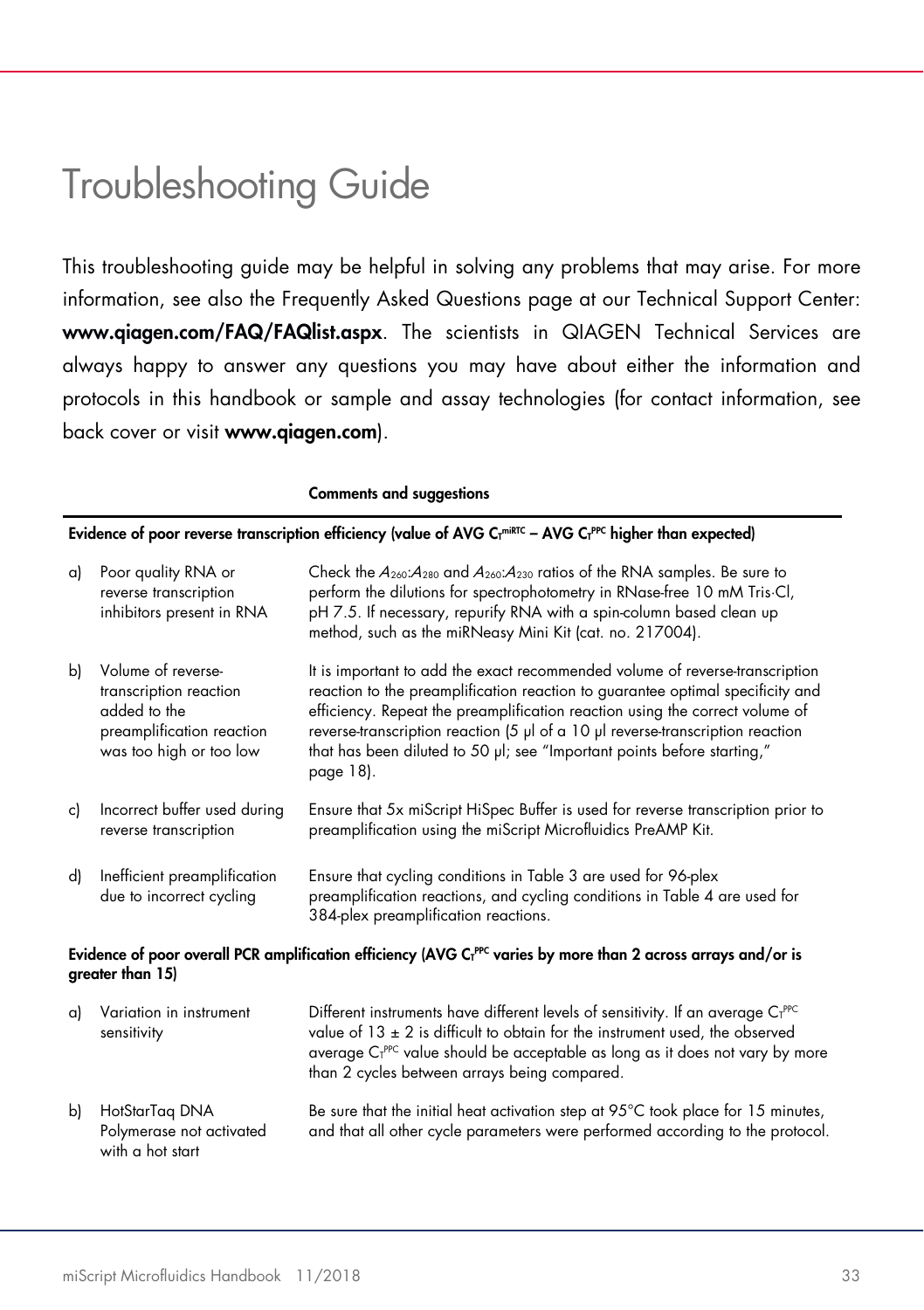#### Comments and suggestions

| c)                                                                      | Poor quality RNA that may<br>contain PCR inhibitors                                                                                                                                                                                                     | Check the $A_{260}$ : $A_{280}$ and $A_{260}$ : $A_{230}$ ratios of the RNA samples. Be sure to<br>perform the dilutions for spectrophotometry in RNase-free 10 mM Tris-Cl,<br>pH 7.5. If necessary, repurify RNA with a spin-column based clean up<br>method, such as the miRNeasy Mini Kit (cat. no. 217004). |
|-------------------------------------------------------------------------|---------------------------------------------------------------------------------------------------------------------------------------------------------------------------------------------------------------------------------------------------------|-----------------------------------------------------------------------------------------------------------------------------------------------------------------------------------------------------------------------------------------------------------------------------------------------------------------|
|                                                                         | you like to manually find them?"                                                                                                                                                                                                                        | Fluidigm BioMark run is unsuccessful or displays the error message: "Corners in the chip weren't detected. Would                                                                                                                                                                                                |
| a)                                                                      | <b>Bubbles</b> introduced<br>during loading of the<br>Dynamic Array IFC inlets                                                                                                                                                                          | Avoid bubbles during loading of the Dynamic Array IFC inlets. When<br>pipetting, do not continue to press the plunger after the first stop has been<br>reached.                                                                                                                                                 |
| b)                                                                      | Assay and sample<br>loading were reversed<br>(i.e., contents of the<br>"Assay Plate" were<br>loaded on the right side<br>of the Dynamic Array IFC<br>and contents of the<br>"Sample Plate" were<br>loaded on the left side of<br>the Dynamic Array IFC) | Ensure that contents of the "Assay Plate" are loaded on the left side of the<br>Dynamic Array IFC and contents of the "Sample Plate" are loaded on the<br>right side of the Dynamic Array IFC.                                                                                                                  |
| c)                                                                      | Assay and/or sample<br>inlets are empty                                                                                                                                                                                                                 | Ensure that contents of the "Assay Plate" or contents of the "Sample Plate"<br>have been added to all assay inlets or sample inlets, respectively, in the<br>Dynamic Array IFC.                                                                                                                                 |
| d)                                                                      | Thermal mix step not<br>included during 96.96<br>Dynamic Array IFC<br>experiment                                                                                                                                                                        | Ensure that thermal mix step has been included in real-time PCR cycling for<br>the 96.96 Dynamic Array IFC.                                                                                                                                                                                                     |
| High background signal observed for all samples/assays in real-time PCR |                                                                                                                                                                                                                                                         |                                                                                                                                                                                                                                                                                                                 |
|                                                                         | Side reaction reducer                                                                                                                                                                                                                                   | Ensure that the side reaction reduction step (step 7 page 21) has been                                                                                                                                                                                                                                          |

| Side reaction reducer    | Ensure that the side reaction reduction step (step 7, page 21) has been |
|--------------------------|-------------------------------------------------------------------------|
| step at the end of       | performed during preamplification.                                      |
| preamplification was not |                                                                         |
| performed.               |                                                                         |

#### No product, or product detected late in real-time PCR (indicative of problems occurring during reverse transcription)

| a) | Pipetting error or missing | Check the pipets used for experimental setup. Mix all reagents well after |
|----|----------------------------|---------------------------------------------------------------------------|
|    | reagent when setting up    | thawing and repeat the reverse-transcription reaction.                    |
|    | reverse-transcription      |                                                                           |
|    | reaction                   |                                                                           |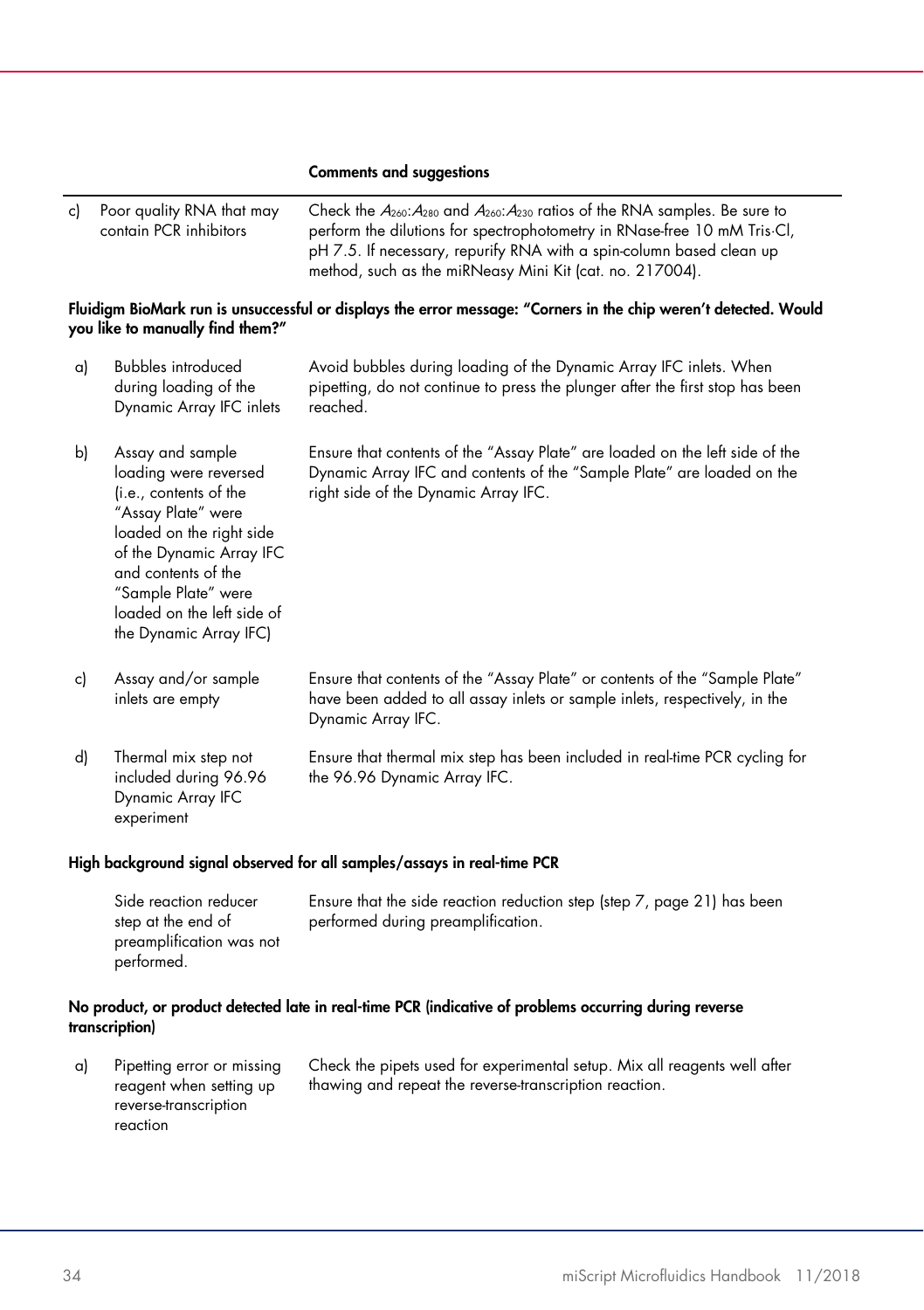#### Comments and suggestions

| b) | Poor quality or incorrect<br>amount of template RNA<br>for reverse-transcription<br>reaction | Check the concentration, integrity, and purity of the template RNA before<br>starting the protocol. Mix well after thawing the template RNA. Even minute<br>amounts of RNases can affect synthesis of cDNA and sensitivity in RT-PCR,<br>particularly with small amounts of RNA. |
|----|----------------------------------------------------------------------------------------------|----------------------------------------------------------------------------------------------------------------------------------------------------------------------------------------------------------------------------------------------------------------------------------|
| c) | RNA concentration too<br>high or too low                                                     | The miScript II RT Kit in combination with the miScript PreAMP PCR Kit are<br>intended for use with 10 ng to 1 µg RNA.                                                                                                                                                           |
| d) | Incubation temperature<br>too high                                                           | Reverse transcription should be carried out at 37°C. Higher temperatures may<br>reduce the length of cDNA products or the activity of miScript Reverse<br>Transcriptase Mix. Check the temperature of your heating block or water<br>bath.                                       |

#### No product, or product detected late in real-time PCR, or only primer-dimers detected (indicative of problems occurring during real-time PCR)

| a) | Incorrect storage of<br>Microfluidics qPCR<br>Master Mix                                                             | Microfluidics qPCR Master Mix should be stored immediately upon receipt at<br>-20°C in a constant-temperature freezer.                                                                                                                                                                                                                                                                                                   |
|----|----------------------------------------------------------------------------------------------------------------------|--------------------------------------------------------------------------------------------------------------------------------------------------------------------------------------------------------------------------------------------------------------------------------------------------------------------------------------------------------------------------------------------------------------------------|
| b) | Volume of reverse-<br>transcription reaction<br>added to the<br>preamplification reaction<br>was too high or too low | It is important to add the exact recommended volume of reverse-transcription<br>reaction to the preamplification reaction to guarantee optimal specificity and<br>efficiency. Repeat the preamplification reaction using the correct volume of<br>reverse-transcription reaction (5 µl of a 10 µl reverse-transcription reaction<br>that has been diluted to 50 µl; see "Important points before starting,"<br>page 18). |
| c) | Pipetting error or missing<br>reagent when setting up<br><b>PCR</b>                                                  | Check the concentrations and storage conditions of reagents, including<br>primers and cDNA.                                                                                                                                                                                                                                                                                                                              |
| d) | HotStarTag DNA<br>Polymerase not activated<br>with a hot start                                                       | Ensure that the cycling program includes the hot start activation step for<br>HotStarTag DNA polymerase; check the protocol for details.                                                                                                                                                                                                                                                                                 |
| e) | No detection activated                                                                                               | Check that fluorescence detection was activated in the cycling program.                                                                                                                                                                                                                                                                                                                                                  |
| f) | Wrong detection step                                                                                                 | Ensure that fluorescence detection takes place during the extension step of the<br>PCR cycling program.                                                                                                                                                                                                                                                                                                                  |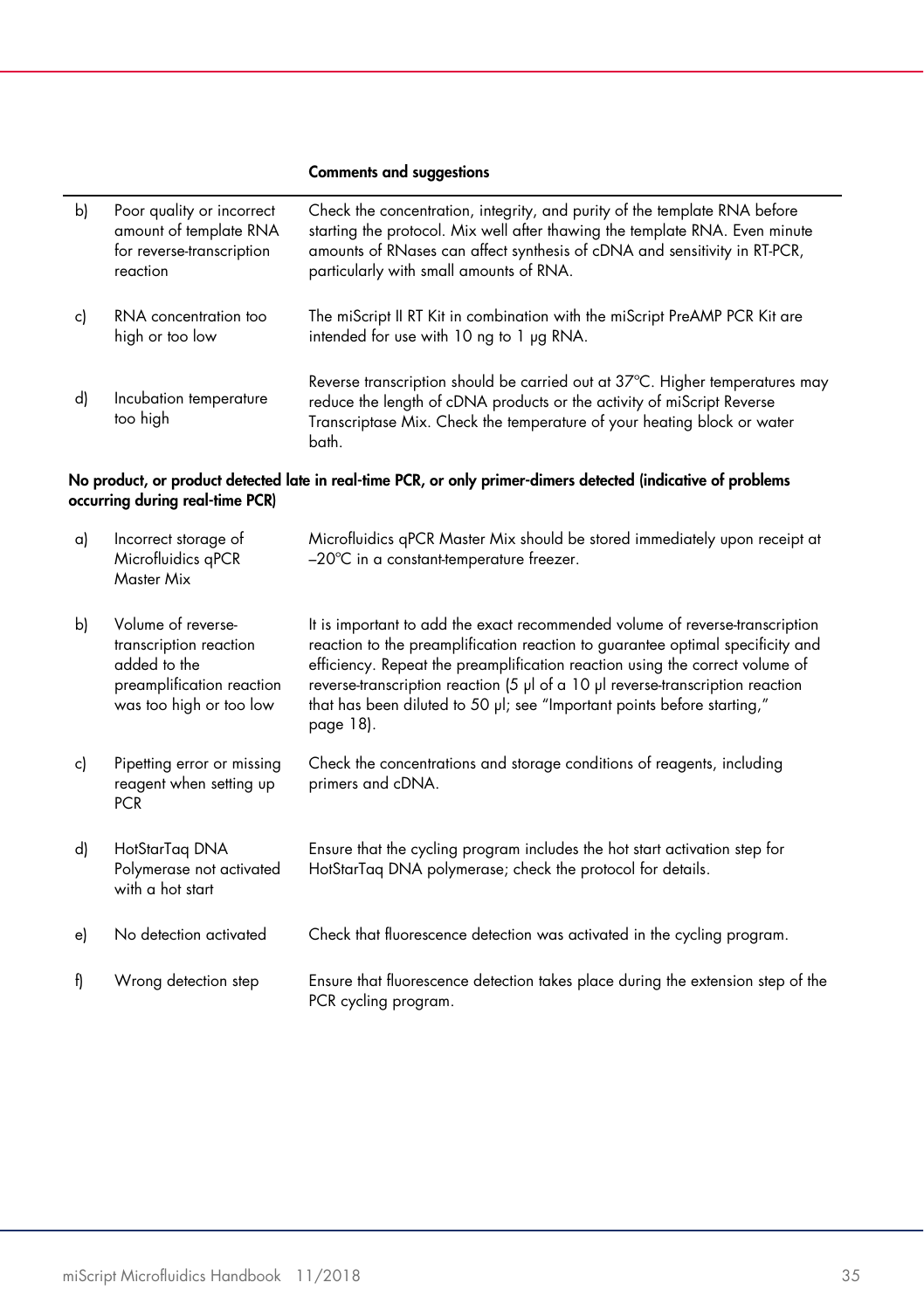### <span id="page-35-1"></span><span id="page-35-0"></span>Appendix A: Preparation of miScript PreAMP Primer Mixes from miScript Primer Assays

miScript PreAMP Primer Mixes are available for all miScript miRNA PCR Arrays. Alternatively, preamplification can be performed using the miScript PreAMP PCR Kit together with a mix of miScript Primer Assays prepared by the user, as described in this protocol.

#### Procedure

1. Reconstitute lyophilized miScript Primer Assays to 100 µM as described in "Important Notes,[" page](#page-13-3) 14.

If miScript Primer Assay stocks are at a lower concentration, adjust the protocol accordingly.

Do not reconstitute miScript Primer Assays as described in the *miScript PCR System* Handbook. This would result in a 5 µM concentration, which is not suitable for use with the Fluidigm BioMark System.

2. Combine and dilute miScript Primer Assay(s) to prepare miScript PreAMP Primer Mixes for up to 384 miRNAs as described in [Table](#page-35-2) 11.

IMPORTANT: Do not pool more than 384 miScript Primer Assays in one miScript PreAMP Primer Mix.

| Number of miRNAs | miScript Primer Assay                     | <b>RNase-free water</b> |
|------------------|-------------------------------------------|-------------------------|
| 1 miRNA          | $\vert$ assay x 2.2 $\mu$ l = 2.2 $\mu$ l | 1098 µl                 |
| 2 miRNA          | 2 assays $\times$ 2.2 µ each = 4.4 µ      | 1096 µl                 |
| 96 miRNA         | 96 assays $x 2.2$ µ each = 211.2 µ        | 889 µl                  |
| 384 miRNA        | 384 assays x 2.2 µ each = $844.8$ µ       | $255$ $\mu$             |

#### <span id="page-35-2"></span>Table 11. Preparation of miScript PreAMP Primer Mix for 2 x 96.96 Dynamic Array IFCs

3. Dilute an aliquot of 100 µM miScript Primer Assay from step A1 to 40 µM for use in real-time PCR (see protocol, [page 26\).](#page-25-1)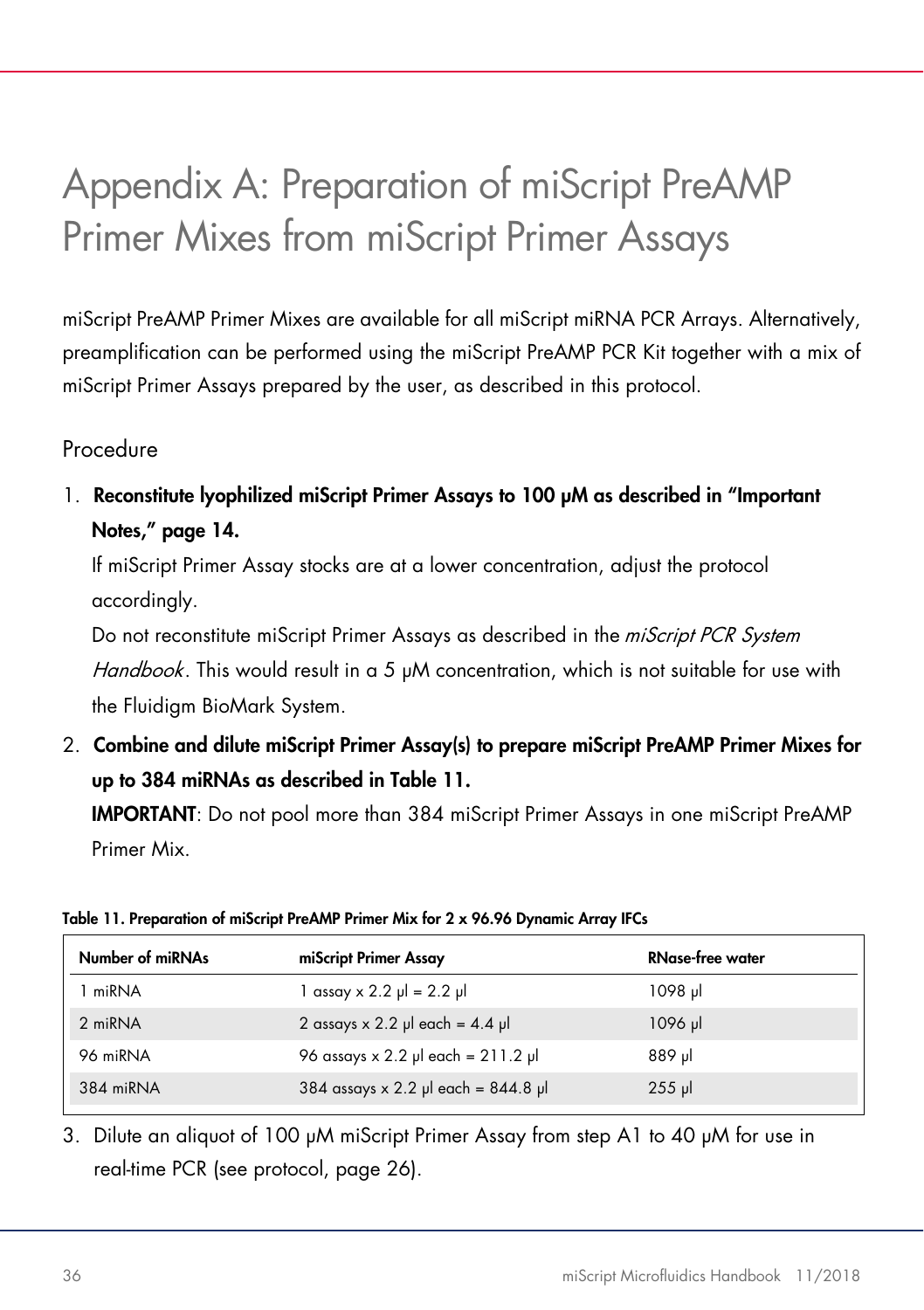### <span id="page-36-1"></span><span id="page-36-0"></span>Appendix B: Preamplification Using miScript PreAMP miRNome Primer Mixes in Multiple Tubes

miScript PreAMP miRNome Primer Mixes may be provided in multiple tubes. In these cases, it is necessary to set up separate preamplification and side reaction reduction reactions and pool once the reactions are completed. For example, if 5 tubes of miScript PreAMP miRNome Primer Mix are provided, set up 5 reactions — one for each tube. After the side reaction reduction step, pool the 5 reactions into one tube.

#### Example miScript PreAMP miRNome Primer Mix for Human miRNome V18



<span id="page-36-2"></span>Figure 2. Preamplification using miScript PreAMP miRNome Primer Mixes in multiple tubes. Preamplification reactions are set up for each tube of primer mix, and the preamplified cDNA is then pooled and diluted at least 5-fold prior to being aliquoted into the sample plate.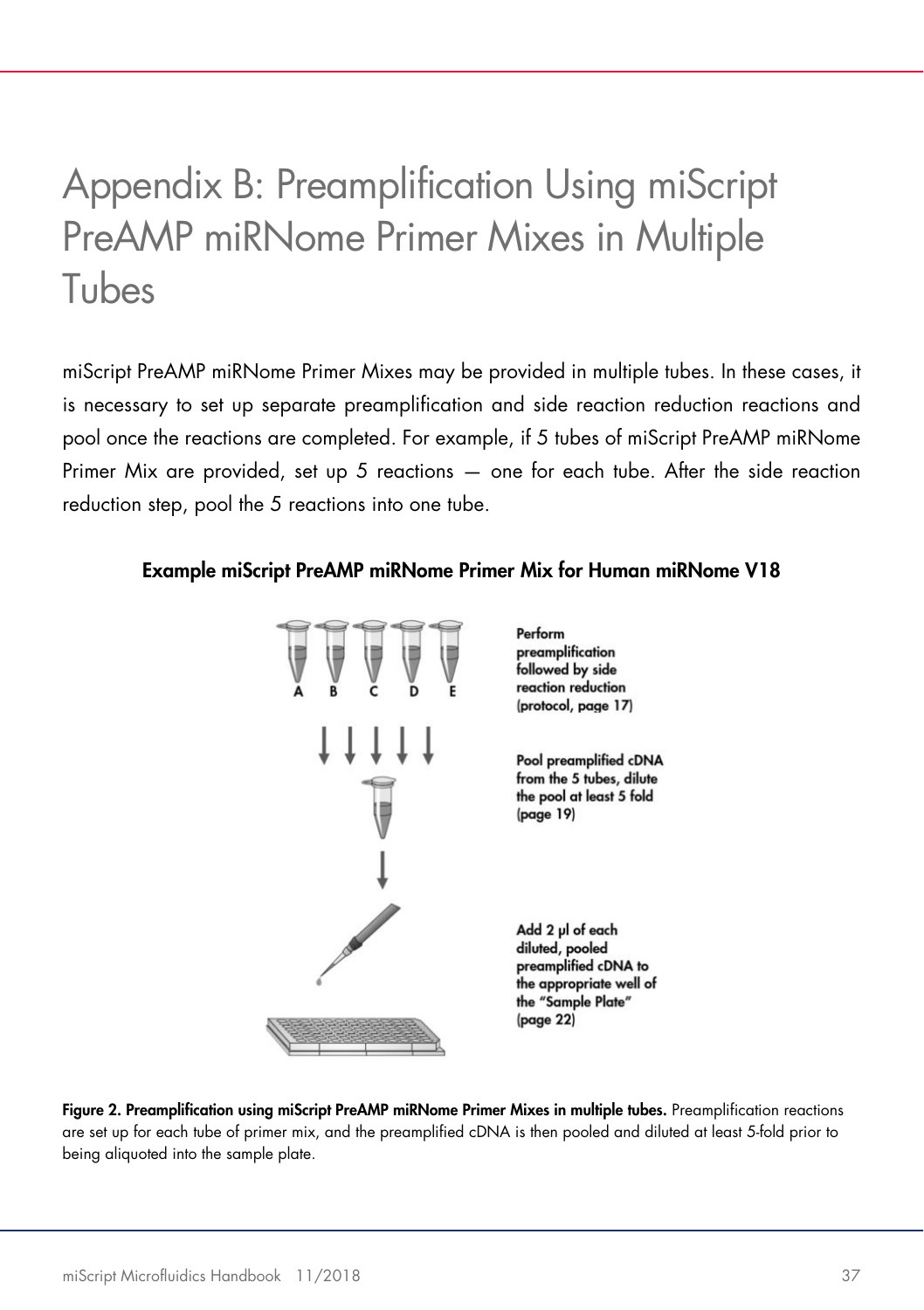## <span id="page-37-0"></span>Ordering Information

| Product                                   | <b>Contents</b>                                                                                                                                                                    | Cat. no. |
|-------------------------------------------|------------------------------------------------------------------------------------------------------------------------------------------------------------------------------------|----------|
| miScript Microfluidics PreAMP<br>Kit (96) | For 96 reactions: 5x miScript PreAMP<br>Buffer, HotStarTaq DNA Polymerase<br>(2 U/µl), miScript PreAMP Universal<br>Primer (10 µM), SR1 Reagent                                    | 331455   |
| miScript Microfluidics PCR Kit (5)        | For 5 x 96.96 Dynamic Array IFCs:<br>Microfluidics qPCR Master Mix,<br>miScript Microfluidics Universal Primer<br>(40 µM)                                                          | 331431   |
| miScript II RT Kit (12)                   | For 12 cDNA synthesis reactions:<br>miScript Reverse Transcriptase Mix,<br>10x miScript Nucleics Mix, 5x miScript<br>HiSpec Buffer, 5x miScript HiFlex<br>Buffer, RNase-Free Water | 218160   |
| miScript II RT Kit (50)                   | For 50 cDNA synthesis reactions:<br>miScript Reverse Transcriptase Mix,<br>10x miScript Nucleics Mix, 5x miScript<br>HiSpec Buffer, 5x miScript HiFlex<br>Buffer, RNase-Free Water | 218161   |
| miScript Primer Assay 96 Plate            | Customer-configured miScript Primer<br>Assays in 96-well plates. Content may<br>be chosen by the customer at<br>www.qiagen.com/GeneGlobe. Two<br>synthesis scales are available.   | 218540   |
| miScript PreAMP Pathway Primer<br>Mix     | 530 µl primer mix for preamplification;<br>for use with a Pathway-Focused<br>miScript miRNA PCR Array                                                                              | Varies   |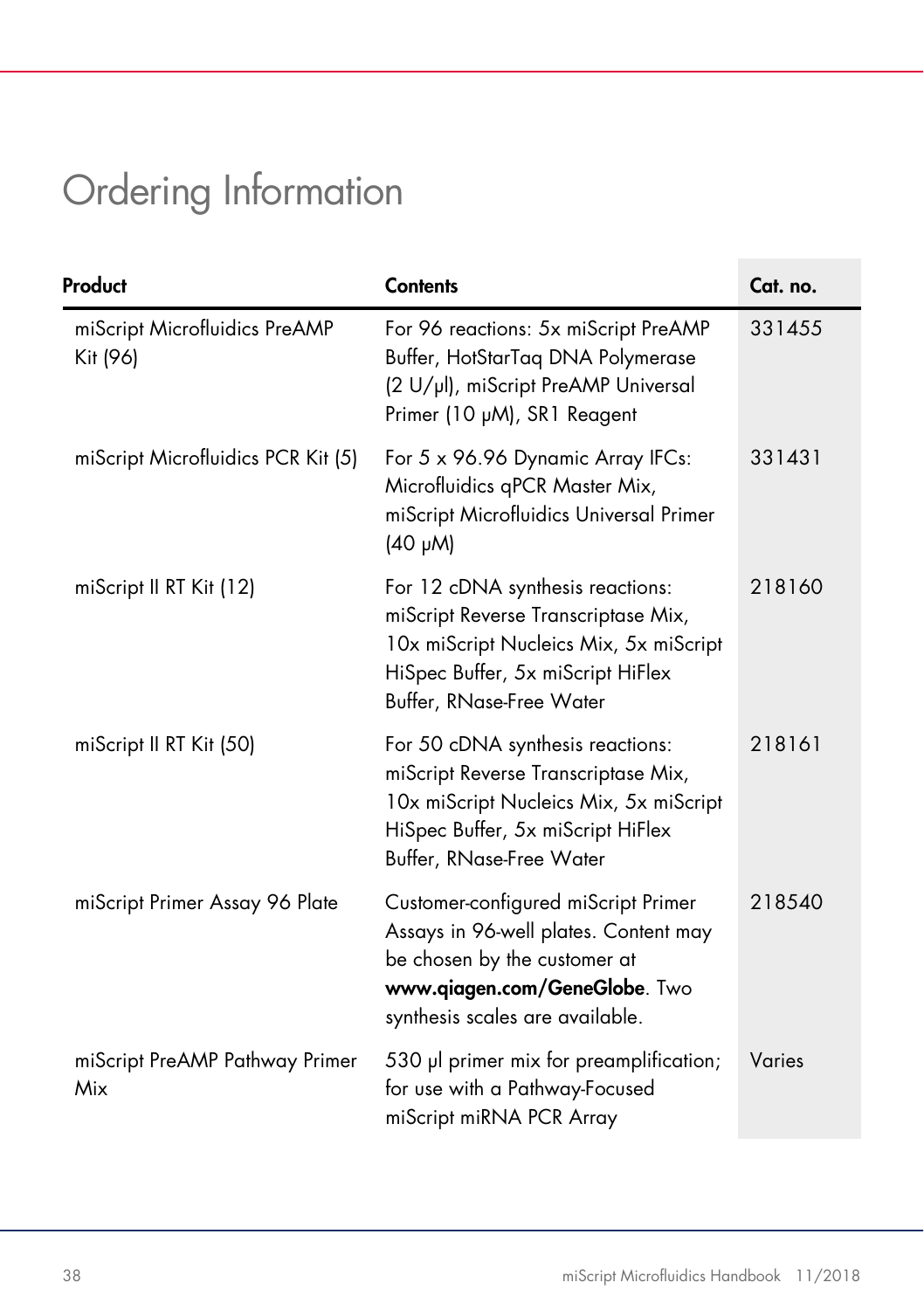| miScript PreAMP miRNome<br>Primer Mix | 530 µl/tube primer mix for<br>preamplification; for use with a<br>miRNome miScript miRNA PCR Array                                                                                                  | Varies |
|---------------------------------------|-----------------------------------------------------------------------------------------------------------------------------------------------------------------------------------------------------|--------|
| miScript PreAMP Custom Primer<br>Mix  | 1060 µl/tube primer mix for<br>preamplification; for use with a Custom<br>miScript miRNA PCR Array                                                                                                  | Varies |
| miScript Primer Assay (100)           | miScript Primer Assay (contains one<br>miRNA-specific primer)                                                                                                                                       | Varies |
| miScript miRNA PCR Array,<br>Format M | Single-use miRNome or biology-<br>focused panels of miRNA primer<br>assays ready for use with the Fluidigm<br><b>BioMark System</b>                                                                 | Varies |
| <b>Related products</b>               |                                                                                                                                                                                                     |        |
| miRNeasy Micro Kit (50)               | For 50 total RNA preps: 50 RNeasy®<br>MinElute® Spin Columns, Collection<br>Tubes (1.5 ml and 2 ml), QIAzol® Lysis<br>Reagent, RNase-Free Reagents and<br><b>Buffers</b>                            | 217084 |
| miRNeasy Mini Kit (50)                | For 50 preps: 50 RNeasy Mini Spin<br>Columns, Collection Tubes (1.5 ml and<br>2 ml), QIAzol Lysis Reagent, RNase-<br>Free Reagents and Buffers                                                      | 217004 |
| miRNeasy 96 Kit (4)                   | For 4 x 96 preps: 4 RNeasy 96 plates,<br>Collection Microtubes (racked), Elution<br>Microtubes CL, Caps, S-Blocks, AirPore<br>Tape Sheets, QIAzol Lysis Reagent,<br>RNase-Free Reagents and Buffers | 217061 |
| miRNeasy Serum/Plasma Kit<br>(50)     | For 50 total RNA preps: 50 RNeasy<br>MinElute Spin Columns, Collection<br>Tubes (1.5 ml and 2 ml), QIAzol Lysis<br>Reagent, Ce_miR-39_1 miScript Primer                                             | 217184 |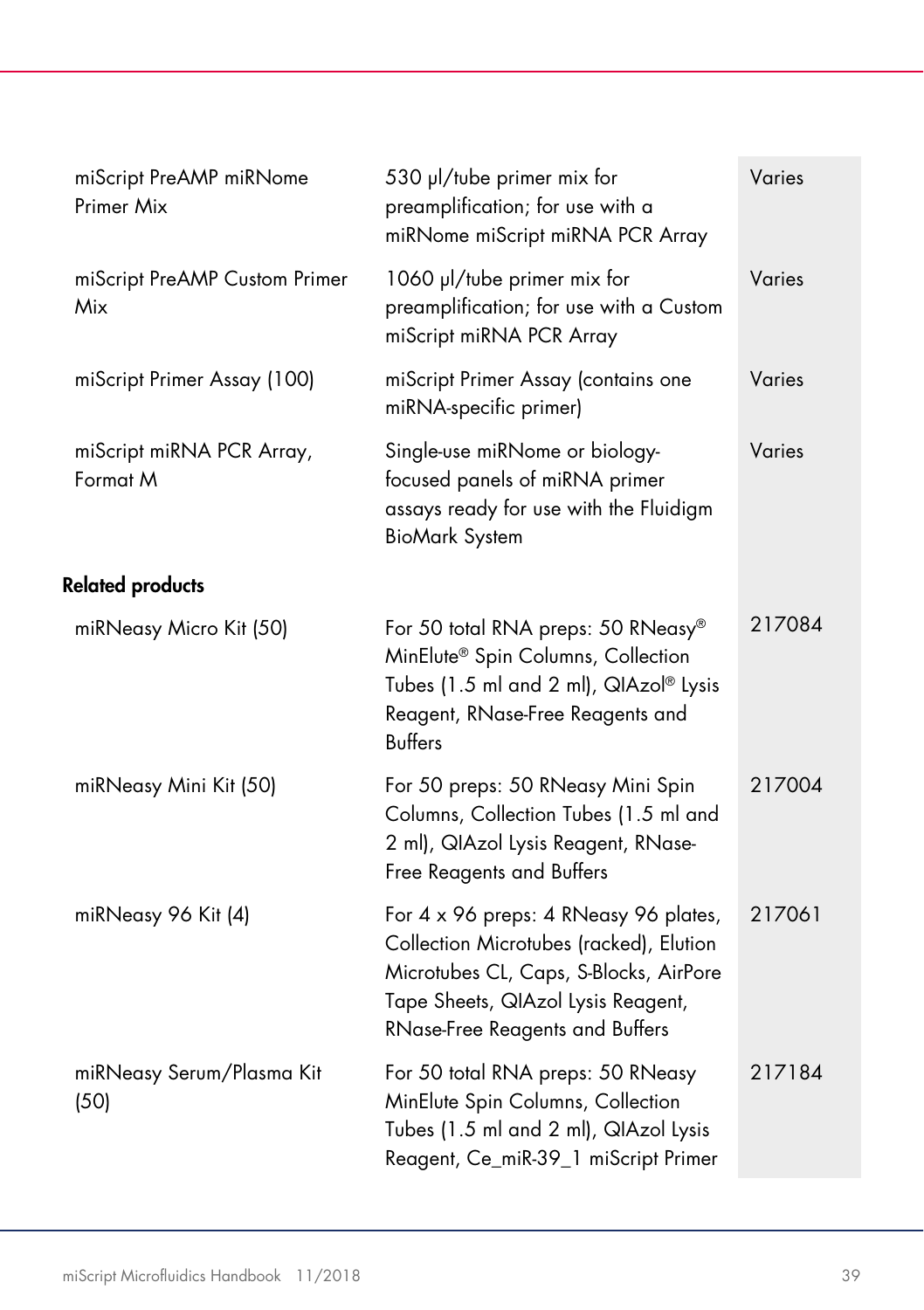|                        | Assay, RNase-free Reagents and<br><b>Buffers</b>                                                                                                          |        |
|------------------------|-----------------------------------------------------------------------------------------------------------------------------------------------------------|--------|
| miRNeasy FFPE Kit (50) | 50 RNeasy MinElute Spin Columns,<br>Collection Tubes, Proteinase K, RNase-<br>Free DNase I, DNase Booster Buffer,<br>RNase-Free Buffers, RNase-Free Water | 217504 |

\* Larger kit sizes available; please inquire.

For up-to-date licensing information and product-specific disclaimers, see the respective QIAGEN kit handbook or user manual. QIAGEN kit handbooks and user manuals are available at [www.qiagen.com](https://www.qiagen.com/ph/) or can be requested from QIAGEN Technical Services or your local distributor.

#### Document Revision History

R3 11/2018 Updated template. Updated data analysis procedure.

#### Limited License Agreement for miScript Microfluidics PreAMP Kit, miScript Microfluidics PCR Kit, miScript II RT Kit, miScript PreAMP Primer Mix, miScript miRNA PCR Array, miScript Primer Assay 96 Plate, and miScript Primer Assays

Use of this product signifies the agreement of any purchaser or user of the product to the following terms:

- 1. The product may be used solely in accordance with the protocols provided with the product and this handbook and for use with components contained in the kit only. QIAGEN grants no license under any of its intellectual property to use or incorporate the enclosed components of this kit with any components not included within this kit except as described in the protocols provided with the product, this handbook, and additional protocols available at [www.qiagen.com](https://www.qiagen.com/ph/). Some of these additional protocols have been provided by QIAGEN users for QIAGEN users. These protocols have not been thoroughly tested or optimized by QIAGEN. QIAGEN neither guarantees them nor warrants that they do not infringe the rights of third-parties.
- 2. Other than expressly stated licenses, QIAGEN makes no warranty that this kit and/or its use(s) do not infringe the rights of third-parties.
- 3. This kit and its components are licensed for one-time use and may not be reused, refurbished, or resold.
- 4. QIAGEN specifically disclaims any other licenses, expressed or implied other than those expressly stated.
- The purchaser and user of the kit agree not to take or permit anyone else to take any steps that could lead to or facilitate any acts prohibited above. QIAGEN<br>may enforce the prohibitions of this Limited License Agreement action to enforce this Limited License Agreement or any of its intellectual property rights relating to the kit and/or its components.

For updated license terms, see [www.qiagen.com](http://www.qiagen.com/).

Trademarks: QIAGEN®, QIAzol®, HotStarTaq®, miScript®, MinElute®, RNeasy® (QIAGEN Group); EvaGreen® (Biotium, Inc.); ROX™ (Life Technologies Corporation); Fluidigm® , BioMark™, Dynamic Array™ (Fluidigm Corporation). Registered names, trademarks, etc. used in this document, even when not specifically marked as such, are not to be considered unprotected by law.

HB-1654-003 © 2018 QIAGEN, all rights reserved.